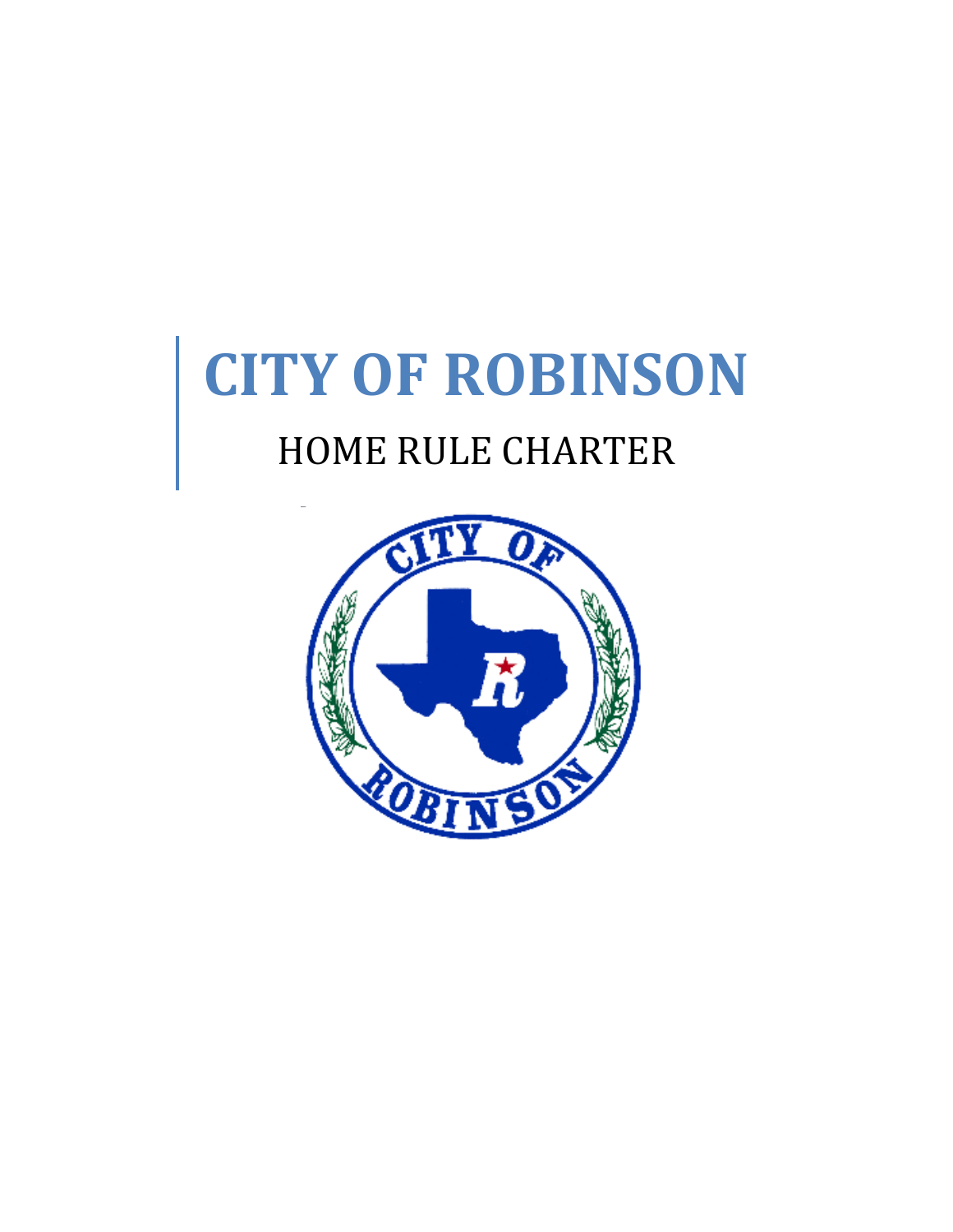Honorable Gene Hendon, Mayor Honorable Bryan Ferguson, Mayor Pro Tem Honorable April Riddle, Council Member Honorable Rusty Steed, Council Member Honorable Mary Nell Jarvis, Council Member Honorable Leo Olson, Council Member

The Charter Commission of the City of Robinson respectfully requests that this Charter be submitted to the registered voters of the City of Robinson at the General Election to be held on the  $1<sup>st</sup>$  day of May 1999. The Charter Commission, in preparing this Charter, concludes that it is impracticable to segregate each subject so as to permit a vote of "yes" or "no" on the same, for the reason that the Charter is so constructed that, in order to enable it to work and function, it should be adopted in its entirety. For these reasons, the Charter Commission directs that the said Charter be voted upon as a whole.

Not less than thirty (30) days prior to such election, the City Council should cause the City Secretary to mail a copy of this Charter to each registered voter of the City of Robinson as appears on the latest certified list of register voters. Not later than the sixth day after the election, the City Council is to canvass the votes and, if the Charter is adopted by a majority of the registered voters in said election, the City Council should enter upon the records of the City an official order declaring the Charter adopted and this Charter shall take effect immediately.

The City Secretary should file an official copy of the Charter with the records of the City and furnish a copy of said Charter to the Mayor to be authenticated by his signature and the seal of the City and forwarded to the Secretary of the State of Texas to be filed for record.

Pat Whatley Charter Commission Chairperson

\_\_\_\_\_\_\_\_\_\_\_\_\_\_\_\_\_\_\_\_\_\_\_\_\_\_\_\_\_\_\_\_\_\_\_\_\_\_\_\_\_\_\_\_\_\_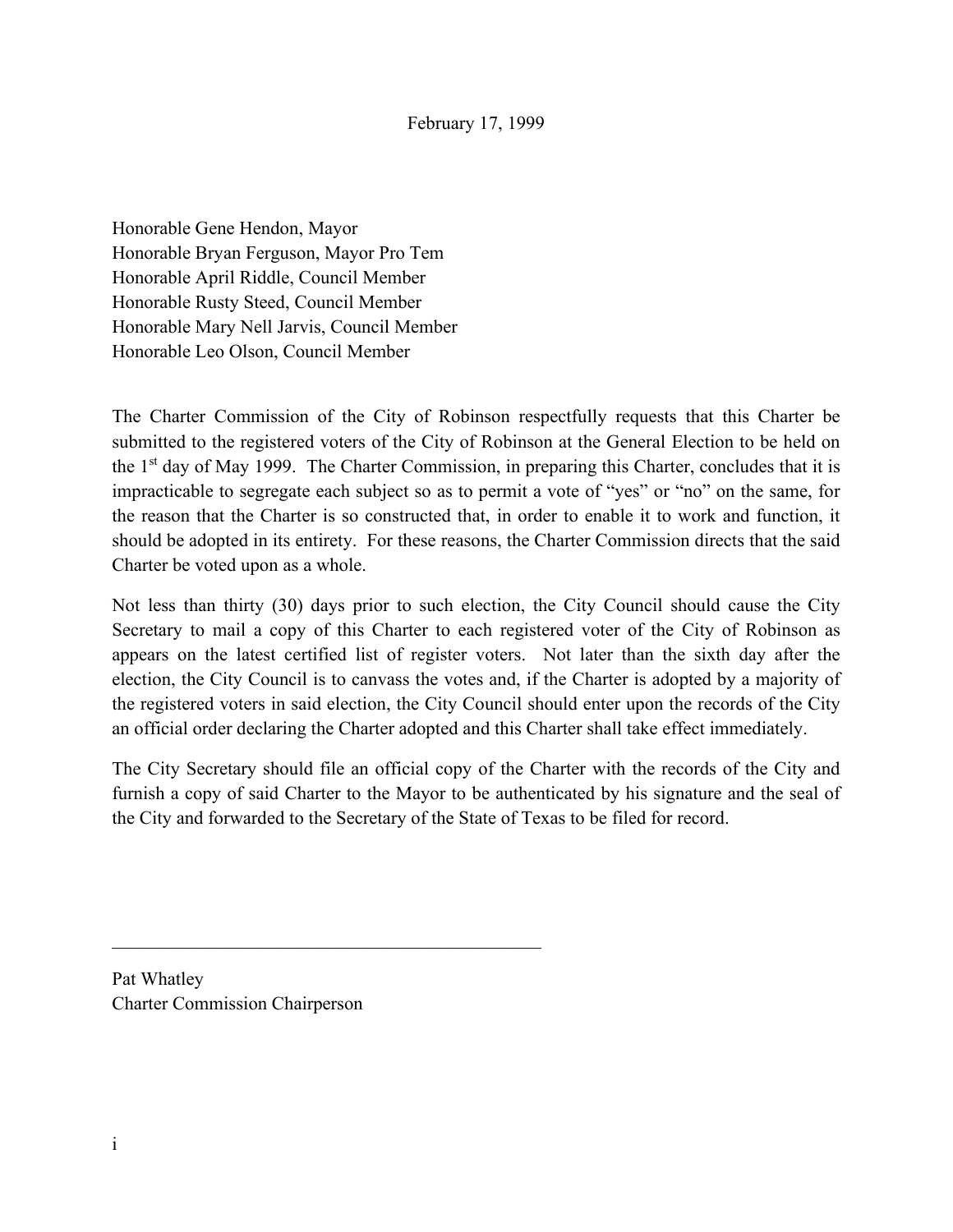# **TABLE OF CONTENTS**

#### **ARTICLE 1**

#### **INCORPORATION, FORM OF GOVERNMENT AND BOUNDARIES**

| Section 1.01 |  |
|--------------|--|
| Section 1.02 |  |
| Section 1.03 |  |
| Section 1.04 |  |
| Section 1.05 |  |
| Section 1.06 |  |
| Section 1.07 |  |

# **ARTICLE II**

#### **THE COUNCIL**

| Section 2.01 |  |
|--------------|--|
| Section 2.02 |  |
| Section 2.03 |  |
| Section 2.04 |  |
| Section 2.05 |  |
| Section 2.06 |  |
| Section 2.07 |  |
| Section 2.08 |  |
| Section 2.09 |  |
| Section 2.10 |  |
| Section 2.11 |  |
| Section 2.12 |  |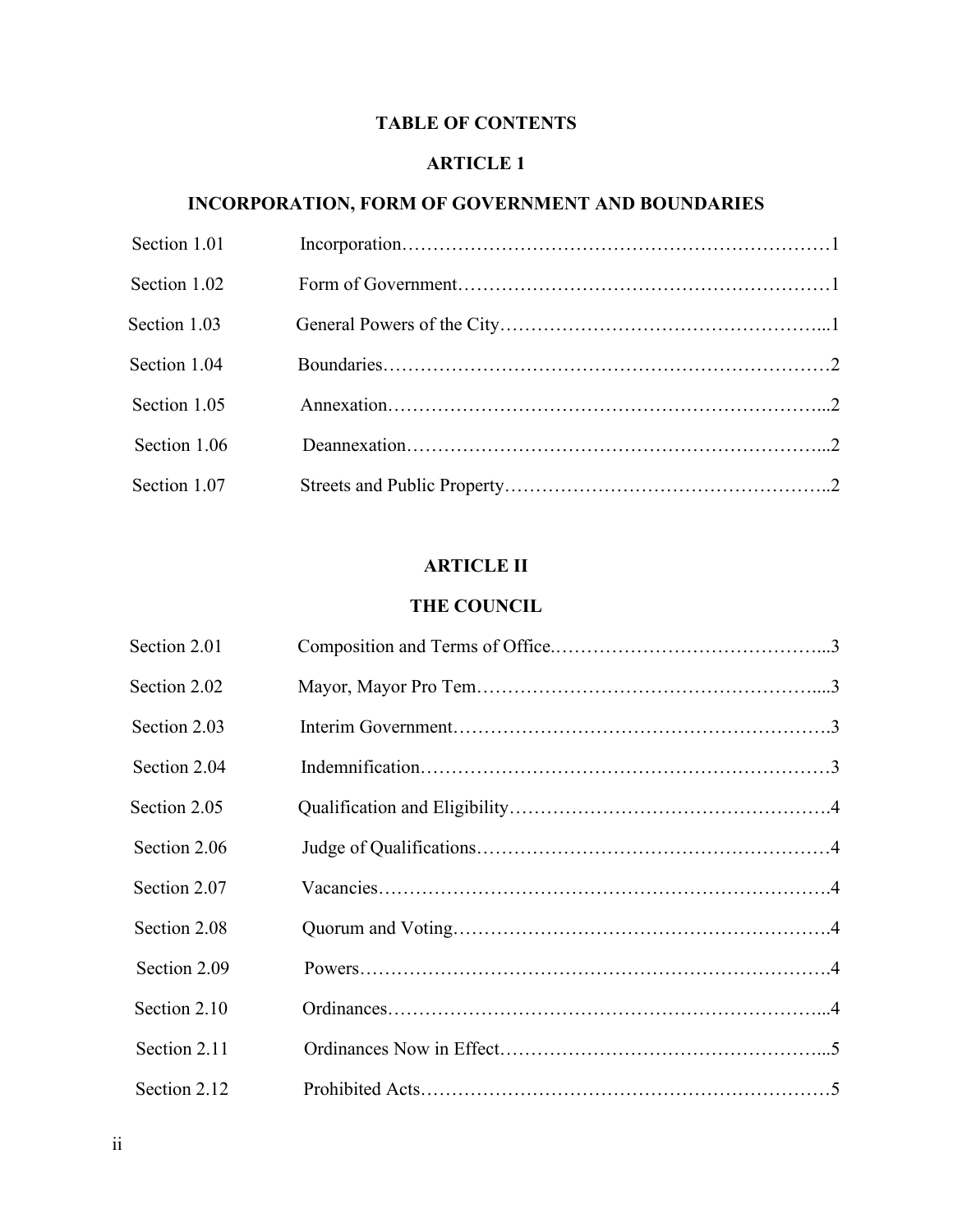| Section 2.13 |  |
|--------------|--|
| Section 2.14 |  |
| Section 2.15 |  |
| Section 2.16 |  |
| Section 2.17 |  |
| Section 2.18 |  |
| Section 2.19 |  |

# **ARTICLE III**

# **ELECTIONS**

| Section 3.01 |  |
|--------------|--|
| Section 3.02 |  |
| Section 3.03 |  |
| Section 3.04 |  |

## **ARTICLE IV**

# **INITIATIVE, REFERENDUM AND RECALL**

| Section 4.01 |                                                       |  |
|--------------|-------------------------------------------------------|--|
| Section 4.02 | Requirements for Initiative and Referendum Petitions9 |  |
| Section 4.03 |                                                       |  |
| Section 4.04 |                                                       |  |
| Section 4.05 |                                                       |  |
| Section 4.06 |                                                       |  |
| Section 4.07 |                                                       |  |
| Section 4.08 |                                                       |  |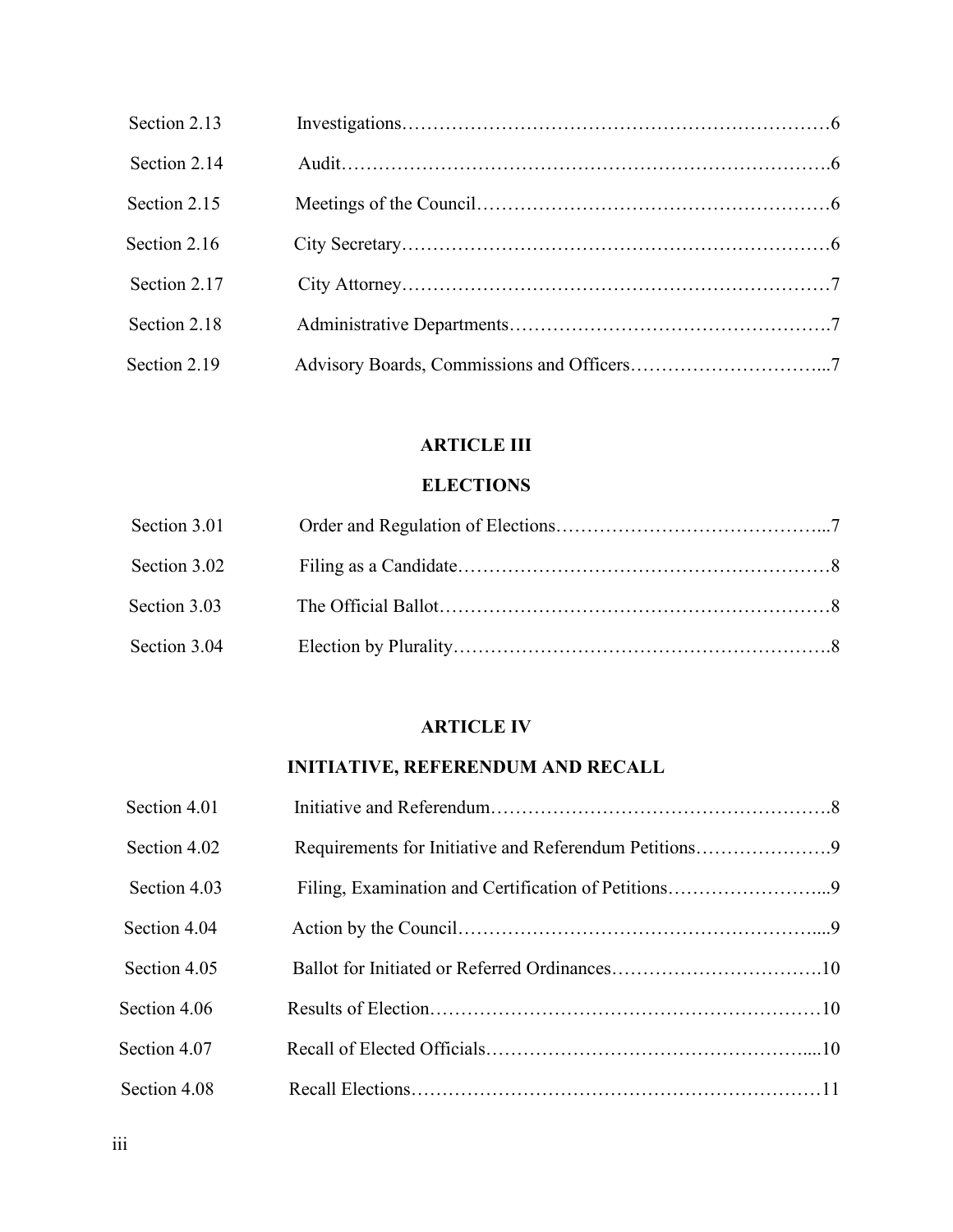| Section 4.09   |  |
|----------------|--|
|                |  |
| Section $4.11$ |  |

# **ARTICLE V**

# **MUNICIPAL COURT**

| Section 5.01 |  |
|--------------|--|
| Section 5.02 |  |
| Section 5.03 |  |

# **ARTICLE VI**

# **THE CITY MANAGER**

| Section 6.01 |  |
|--------------|--|
| Section 6.02 |  |
| Section 6.03 |  |

# **ARTICLE VII**

# **DEPARTMENTS, OFFICES AND AGENCIES**

| Section 7.01 |  |  |
|--------------|--|--|
|--------------|--|--|

# **ARTICLE VIII**

#### **THE BUDGET**

| Section 8.01 |  |
|--------------|--|
| Section 8.02 |  |
| Section 8.03 |  |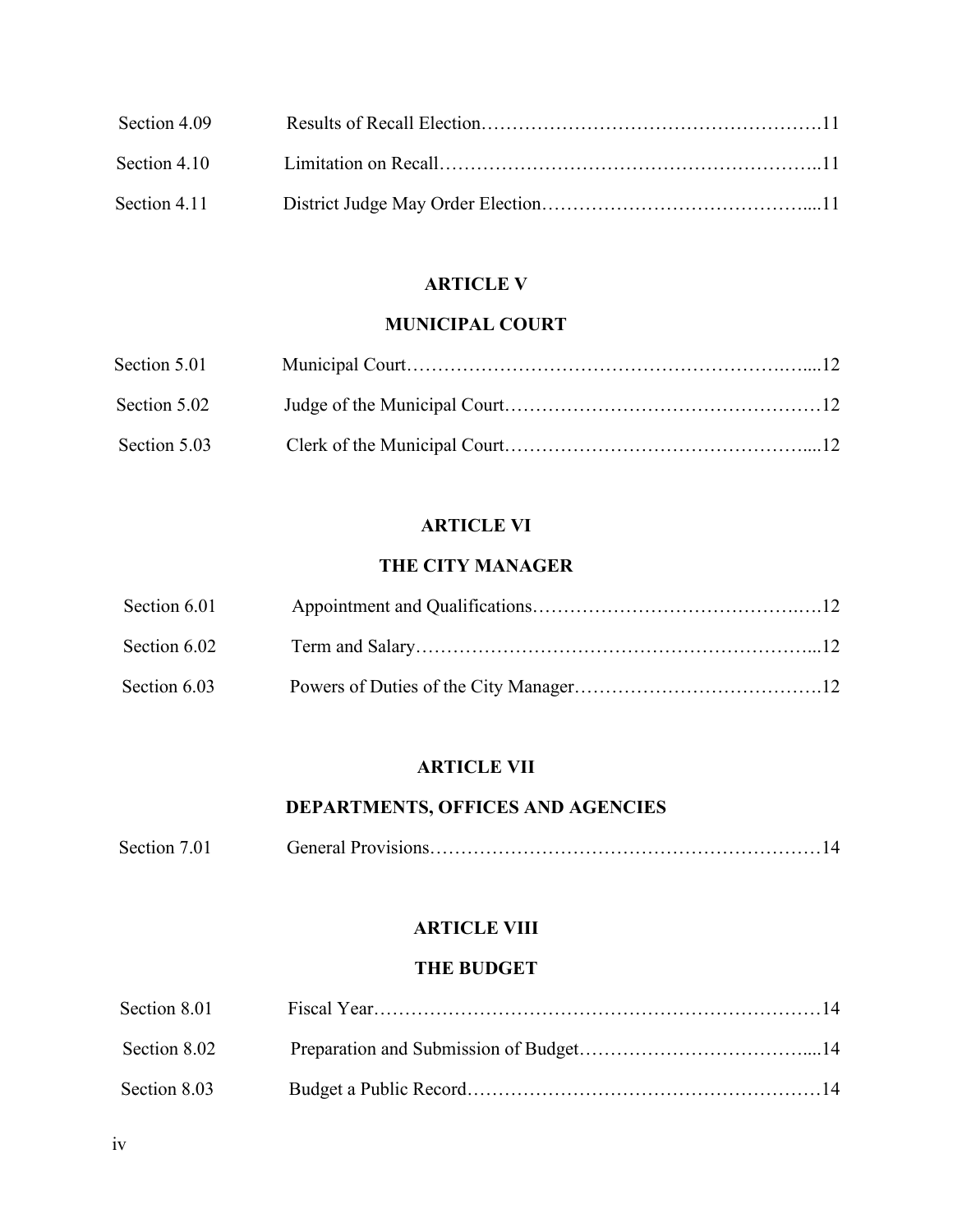| Section 8.04 |                                                                   |  |
|--------------|-------------------------------------------------------------------|--|
| Section 8.05 |                                                                   |  |
| Section 8.06 |                                                                   |  |
| Section 8.07 | Effective Date of Budget; Certifications, Copies Made Available15 |  |
| Section 8.08 |                                                                   |  |
| Section 8.09 |                                                                   |  |
| Section 8.10 |                                                                   |  |
| Section 8.11 |                                                                   |  |
| Section 8.12 |                                                                   |  |
| Section 8.13 |                                                                   |  |
| Section 8.14 |                                                                   |  |
| Section 8.15 |                                                                   |  |

# **ARTICLE IX**

# **TAX ADMINISTRATION**

| Section 9.01   |  |
|----------------|--|
| Section $9.02$ |  |

# **ARTICLE X**

# **TAX ADMINISTRATION**

| Section 10.01 | Borrowing in Anticipation of Revenues Other Than Taxes17 |  |
|---------------|----------------------------------------------------------|--|
| Section 10.02 |                                                          |  |
| Section 10.03 |                                                          |  |
| Section 10.04 |                                                          |  |
| Section 10.05 |                                                          |  |
| Section 10.06 |                                                          |  |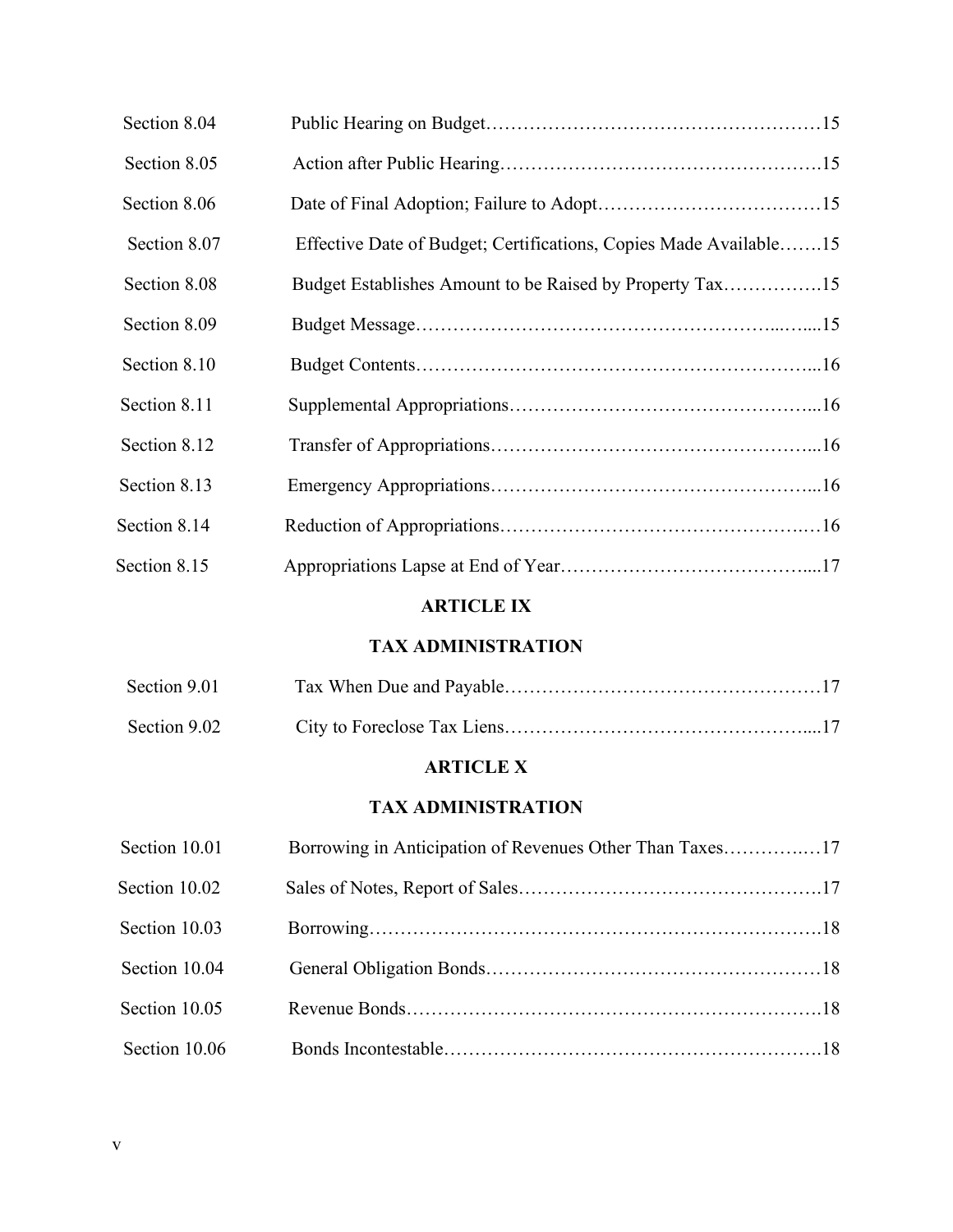# **ARTICLE XI**

# **FRANCHISES AND PUBLIC UTILITIES**

| Section 11.01 |  |
|---------------|--|
| Section 11.02 |  |
| Section 11.03 |  |
| Section 11.04 |  |
| Section 11.05 |  |
| Section 11.06 |  |
| Section 11.07 |  |
| Section 11.08 |  |
| Section 11.09 |  |
| Section 11.10 |  |
| Section 11.11 |  |
| Section 11.12 |  |

## **ARTICLE XII**

# **MUNICIPAL PLANNING AND ZONING**

| Section 12.01 |  |
|---------------|--|
| Section 12.02 |  |
| Section 12.03 |  |
| Section 12.04 |  |
| Section 12.05 |  |
| Section 12.06 |  |
| Section 12.07 |  |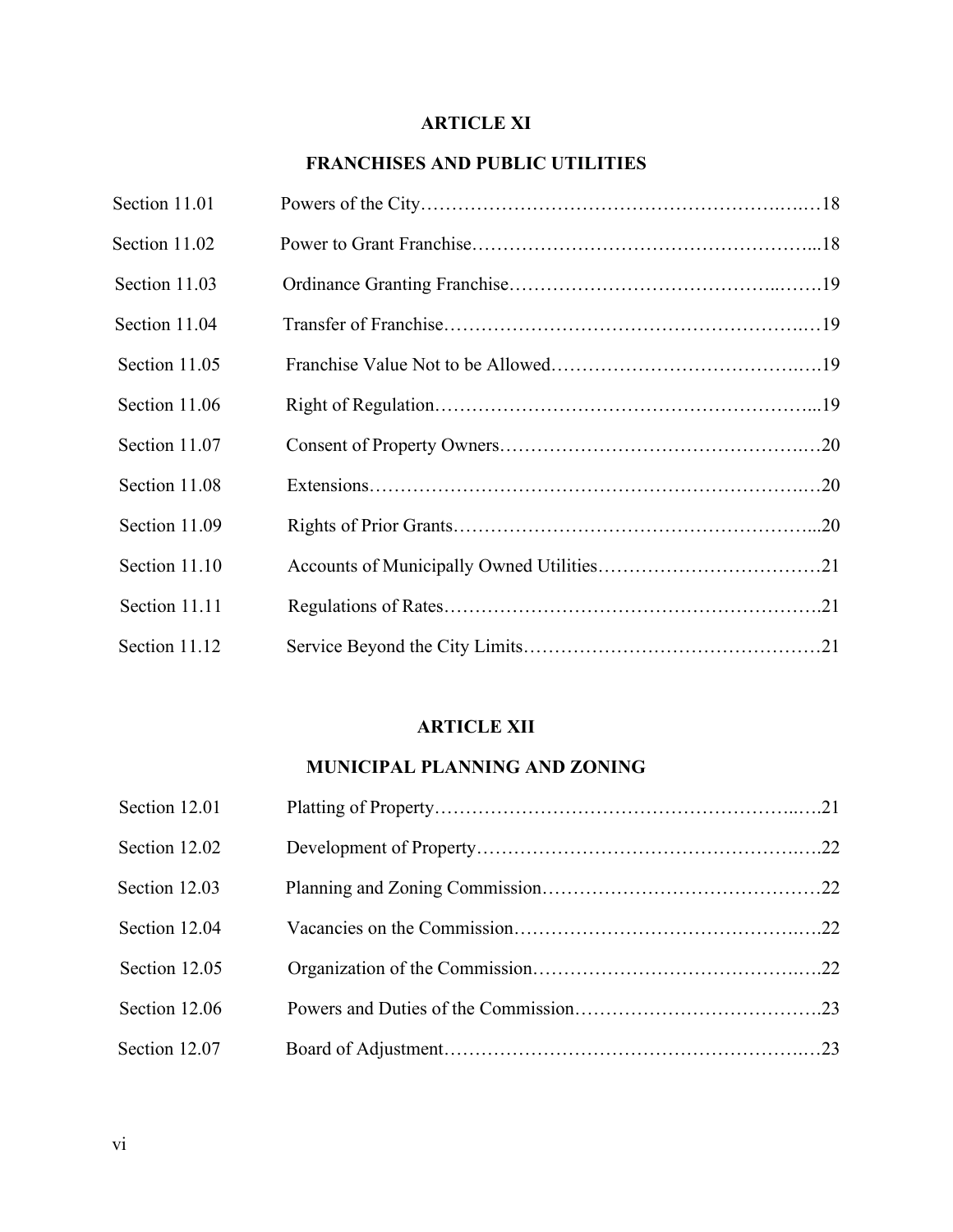# **ARTICLE XIII**

#### **GENERAL PROVISIONS**

| Section 13.01 |  |
|---------------|--|
| Section 13.02 |  |
| Section 13.03 |  |
| Section 13.04 |  |
| Section 13.05 |  |
| Section 13.06 |  |
| Section 13.07 |  |
| Section 13.08 |  |
| Section 13.09 |  |
| Section 13.10 |  |
| Section 13.11 |  |
| Section 13.12 |  |
| Section 13.13 |  |
| Section 13.14 |  |
| Section 13.15 |  |
| Section 13.16 |  |
| Section 13.17 |  |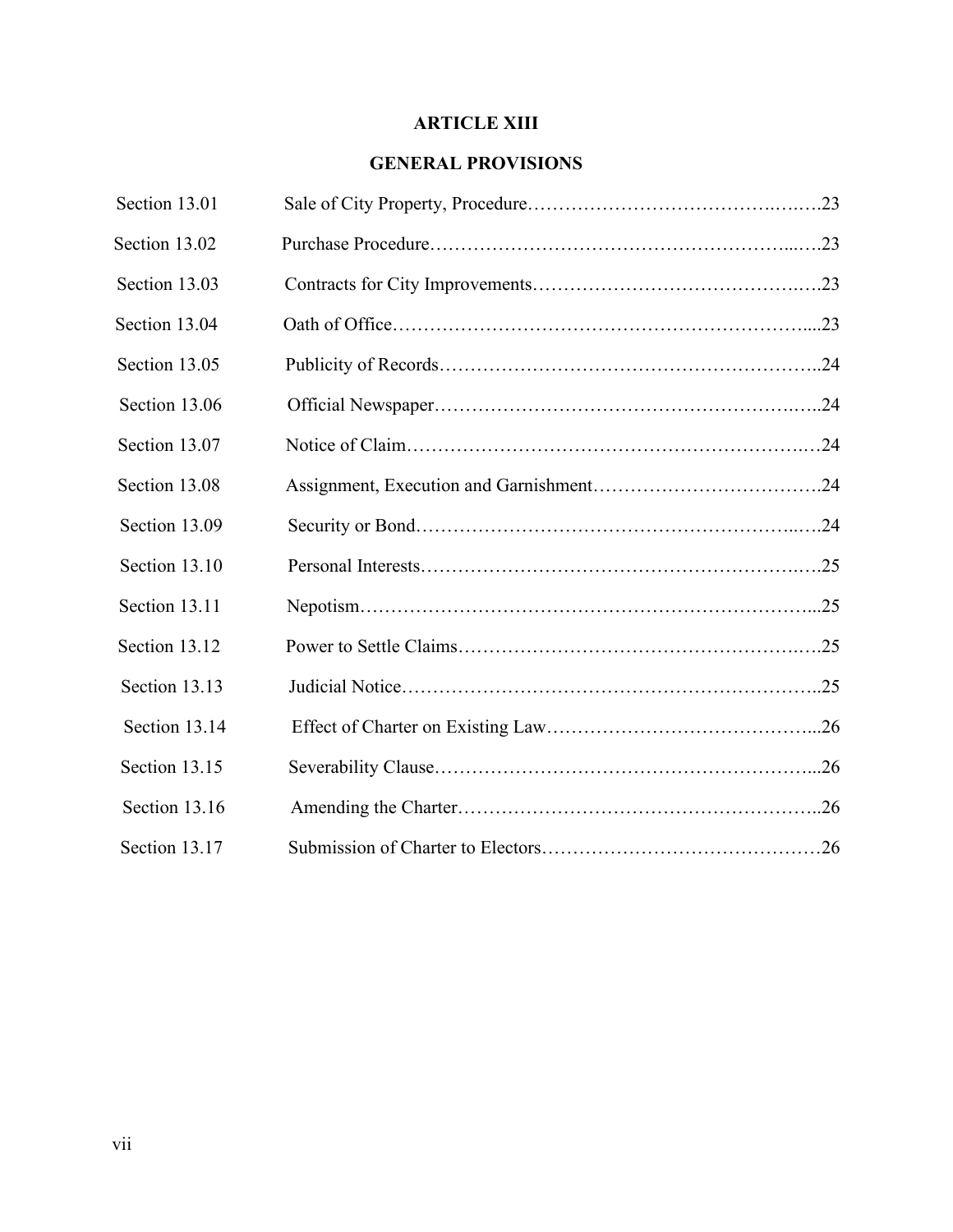#### **ARTICLE I**

#### **INCORPORATION, FORM OF GOVERNMENT AND BOUNDARIES**

#### **Section 1.01. Incorporation.**

The inhabitants of the City of Robinson, McLennan County, Texas, with the corporate limits now established and a hereafter altered, shall continue to be and are hereby constituted a municipal body politic and corporate, in perpetuity under the name of the "City of Robinson", hereinafter referred to as the City, and having such powers privileges, rights duties and immunities as herein provided.

#### **Section 1.02. Form of Government.**

The municipal government provided by this Charter shall be known as the Council-Manager government. Pursuant to its provisions and subject only to the limitations imposed by the State Constitution, the Statutes of the State and by the Charter, all powers of the City shall be vested in elective council, hereinafter referred to as the Council, which shall enact local legislation, adopt budgets, determine policies and appoint the City Manager, who shall execute the laws and administer the government of the City. All powers of the City shall be exercised in the manner prescribed by the Charter, or if the manner be not prescribed, then in such manner as may be prescribed by ordinance.

#### **Section 1.03. General Powers of the City.**

The City shall have all the powers granted to cities by the Constitution and Laws of the State of Texas, as now or hereafter adopted, enacted or amended, together with all the implied powers necessary to carry into execution such granted powers. It may use a corporate seal; may sue and be sued; may contract and be contracted with; may exercise any of its powers or perform any of its functions and may participate in the financing thereof, jointly or in cooperation, by contract of otherwise, with the government of the State of Texas, or any agency or political subdivision thereof, or the Federal Government or any agencies thereof, or with any state or agency thereof, to accomplish any lawful purpose for the advancement of the interest, welfare, health, morals, comfort, safety and convenience of the City and its inhabitants; may acquire property within, or without its corporate City limits for any municipal purpose in fee simple, or any lesser interest or estate by purchase, gift, devise, lease, or condemnation, and, subject to the provisions of this Charter, may sell, lease, mortgage, hold, manage, improve or control such property as may now or hereafter be owned by it, provide, however, the City shall not, sell, convey, mortgage or otherwise alienate any public utilities without prior approval of the qualified voters of the city, may exercise the power of eminent domain where necessary or desirable to carry out any of the powers conferred upon it by this Charter, or by the constitution and laws of the State of Texas; may enact ordinances and adopt such regulations as may be expedient for the maintenance of good government order, and peace of the City and the welfare, health, morals, comfort, safety,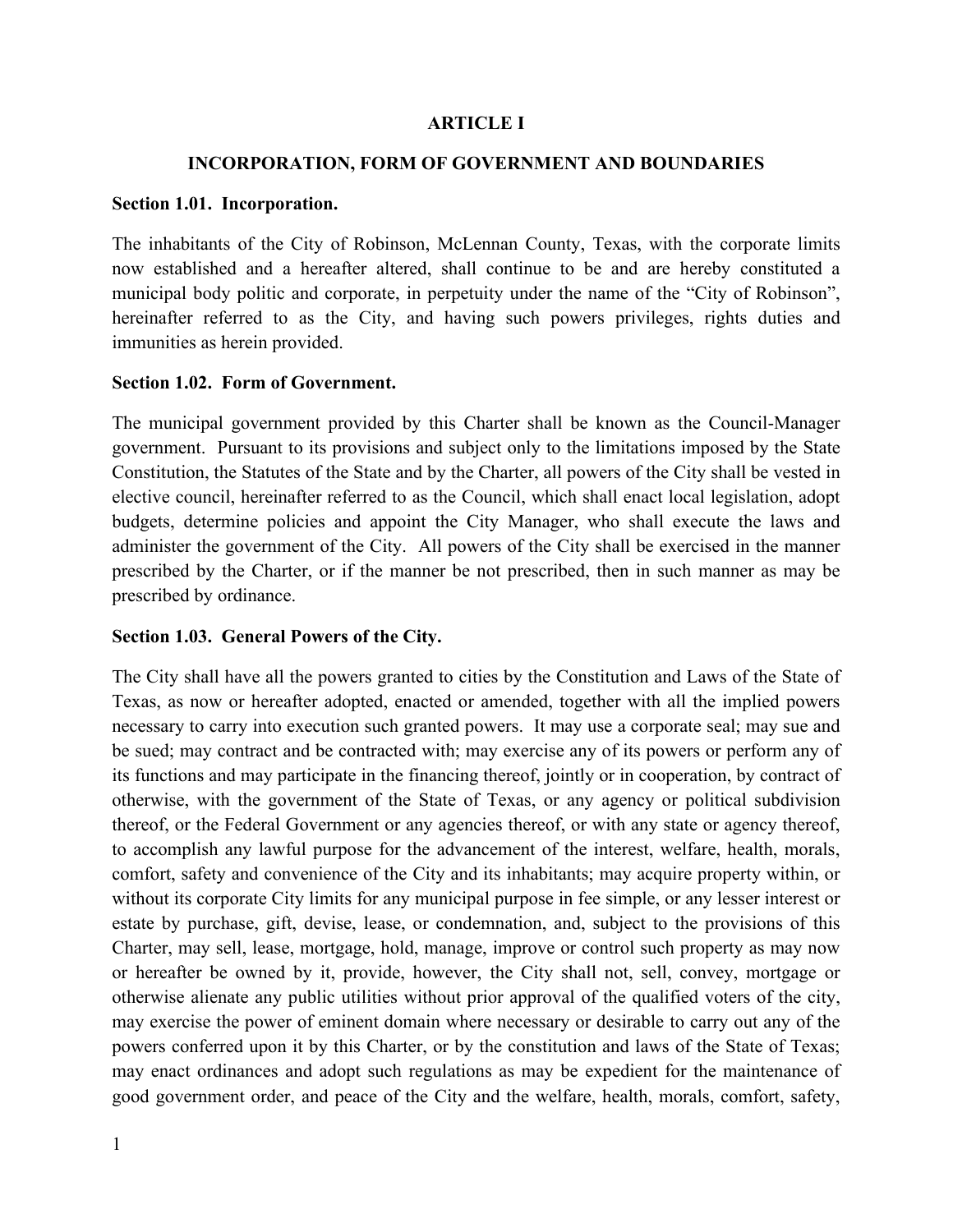and convenience of its inhabitants, and shall have and may exercise all municipal powers, functions, rights, privileges, and immunities of every kind and nature whatsoever, subject only to the limitations imposed by the State Constitution, the State Laws and this Charter.

The enumeration of particular powers by this Charter shall not be judged to be exclusive, and, in addition to the powers enumerated or implied herein, it is intended that the City shall have and may exercise all the powers which, under the Constitution and Laws of this State, it would be competent for this Charter to enumerate specifically.

The powers of the City under this Charter shall be construed liberally in favor of the City, and specific mention of particular powers in this Charter shall not be construed as limiting in any way the general powers stated in this article.

## **Section 1.04. Boundaries.**

The boundaries of the City of Robinson, until changed in the manner herein provided, shall be the same as have heretofore been established, and exist on the date of the adoption of this Charter, which boundaries are more fully set out and described by metes and bounds in a document which is now and shall hereafter be kept in the office of the City Secretary.

## **Section 1.05. Annexation.**

Territory adjacent to the City may be annexed by ordinance with or without the consent of the owners or inhabitants thereof, subject to such procedural rules as may be prescribed by law.

# **Section 1.06. Deannexation.**

In addition to other powers of deannexation as authorized by law, the council may discontinue territory as a part of said city by ordinance duly passed, with or without the consent of the inhabitants or qualified voters of said territory. Prior to the final passage of such ordinance, the council shall provide an opportunity for all interested persons to be heard at a public hearing, notice of which is to be given as in the case of annexation by ordinance unless otherwise required by law.

# **Section 1.07. Streets and Public Property**.

The City shall have exclusive dominion, control and jurisdiction, in, upon, over and under the public streets, sidewalks, alleys, highways, squares, ways and parks within the corporate limits of the City and the extraterritorial jurisdiction thereof, and in, upon, over and under all public property of the City. With respect to each and every public street, sidewalk, alley, highway, square, park or other ways within the corporate limits of the City and the extraterritorial jurisdiction thereof, the City shall have the power to establish and maintain, improve, alter, abandon or vacate the same; to regulate, establish or change the grade thereof, to police, control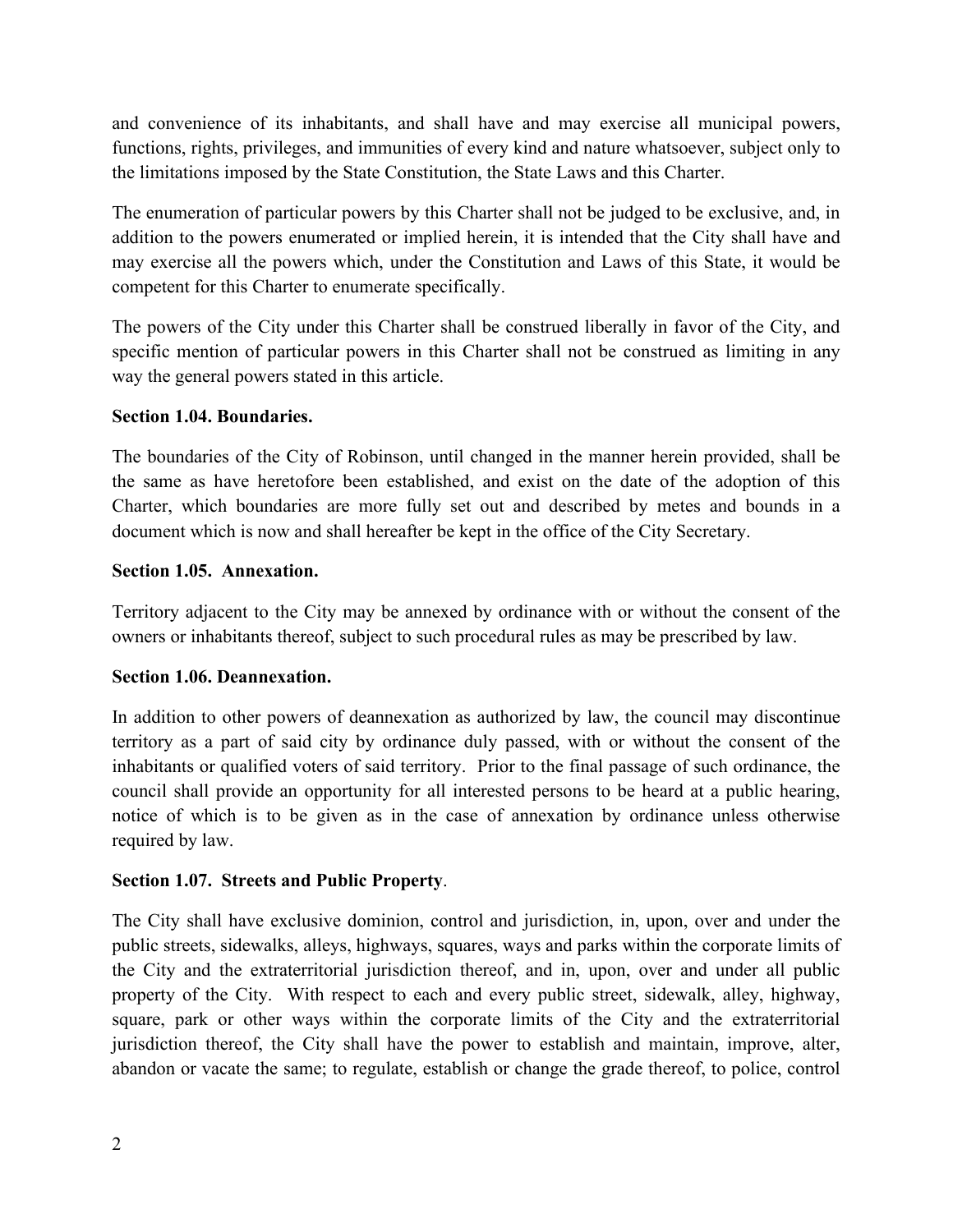and regulate the use thereof, and to abate and remove in a summary manner any encroachment thereon.

# **ARTICLE II**

#### **THE COUNCIL**

#### **Section 2.01. Composition and Terms of Office.**

The Legislative and Governing Body of the City Council shall consist of seven (7) members elected at large by the qualified voters of the city. They shall be elected for a term of two (2) years, or until their successors are duly elected and qualified, except as herein provided.

#### **Section 2.02. Mayor, Mayor Pro Tem.**

At its first meeting following each regular election of Councilmembers, the Council shall by election designate one of its number as Mayor and another of its number as Mayor Pro Tem, each of whom shall serve in such capacity for a term of one year. The Mayor shall preside at all meetings of the Council and shall be recognized as head of the City government for all ceremonial purposes, for the purpose of receiving service of civil process and emergency purposes, and for military or police purposes, but shall have no administrative duties. The Mayor, as member of the Council shall be entitled to vote upon all affairs considered by the Council, but shall have no veto power. The Mayor Pro Tem shall act as Mayor during the absence or disability of the Mayor, and shall have power to perform every act the Mayor could perform if present.

#### **Section 2.03. Interim Government**.

After the adoption of this Charter, the Mayor and City Council shall serve as previously elected, with the previously elected Mayor filling the position of Mayor for the balance of his term. By a majority vote of the entire Council, including the Mayor, a qualified person shall be appointed to fill the newly established council position until the next election. Beginning with the next regular election after the adoption of the charter, four council members shall be elected in each even-numbered year (the seats previously designated as Place 1, Place 5, Mayor and the seat created by this Charter) and three Council members shall be elected in each odd-numbered year (the seats previously designated as Place 2, Place 3 and Place 4).

#### **Section 2.04. Indemnification.**

Duly elected City officials acting in their official capacity shall be protected by the City from personal financial loss resulting from Council decisions made while in official sessions as a result of law suits filed pertaining to such decisions.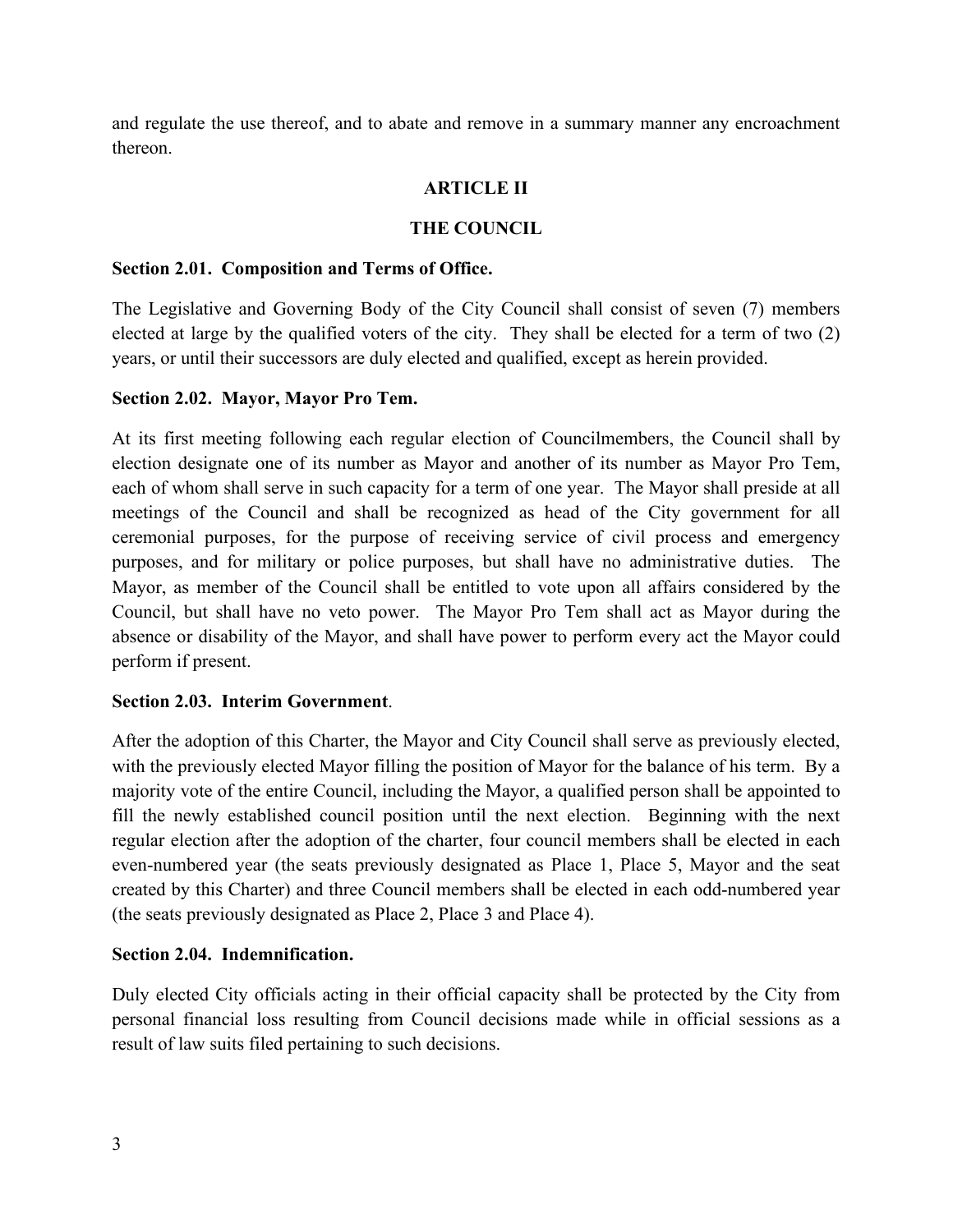## **Section 2.05. Qualification and Eligibility.**

Each of the seven Council members shall be a qualified voter of the State of Texas as that term is defined by the Texas Election Code and a citizen of the United States of America and each shall have been a resident of the City of Robinson for no less than twelve (12) months prior to filing for office and must continue to reside in the City for his or her entire term.

If any member of the Council shall at any time fail to possess any of the above qualifications, his/her office shall immediately become vacant. If any member is absent from three (3) consecutive regular meetings without explanation acceptable to a majority of the other members, his/her office shall be declared vacant at the next regular meeting of the Council.

#### **Section 2.06. Judge or Qualifications**.

The Council shall be the judge of the qualifications of its own members, and for such purpose shall have the power to subpoena witnesses and require the production of records.

#### **Section 2.07. Vacancies.**

When a vacancy occurs in the Council, the remaining members may appoint a qualified person to serve the balance of the unexpired term. If two or more vacancies exist on the council at any one time, the Council shall call a special election for the purpose of electing council members to fill the unexpired terms of the vacated seats on council. It shall not be necessary to call an election, however, if the vacancies occur within the 90 days preceding a regular election. In such case, the unexpired terms, if any, shall be filled during the regular election by the person or persons having the next highest number of votes after the regular, full term, positions are filled.

#### **Section 2.08. Quorum and Voting**

A simple majority of the voting members of the Council shall constitute a quorum at a regular or emergency Council meeting. The affirmative vote of a simple majority of the members of the Council present shall be necessary to take any action at a regular or emergency Council meeting, unless otherwise provided by law. Voting shall be by "For" or "Against" on roll call.

#### **Section 2.09. Powers**.

All power of the City shall be vested in the Council, except as otherwise provided by law or this Charter.

#### **Section 2.10. Ordinances**.

The City Council shall exercise its powers by oral resolution recorded in the minutes, written resolution, and written ordinances so that there will be a written record for all action. Written ordinances shall be required for every act establishing a penalty, or when required by law or this Charter. Otherwise the Council shall determine whether to use an oral resolution recorded in the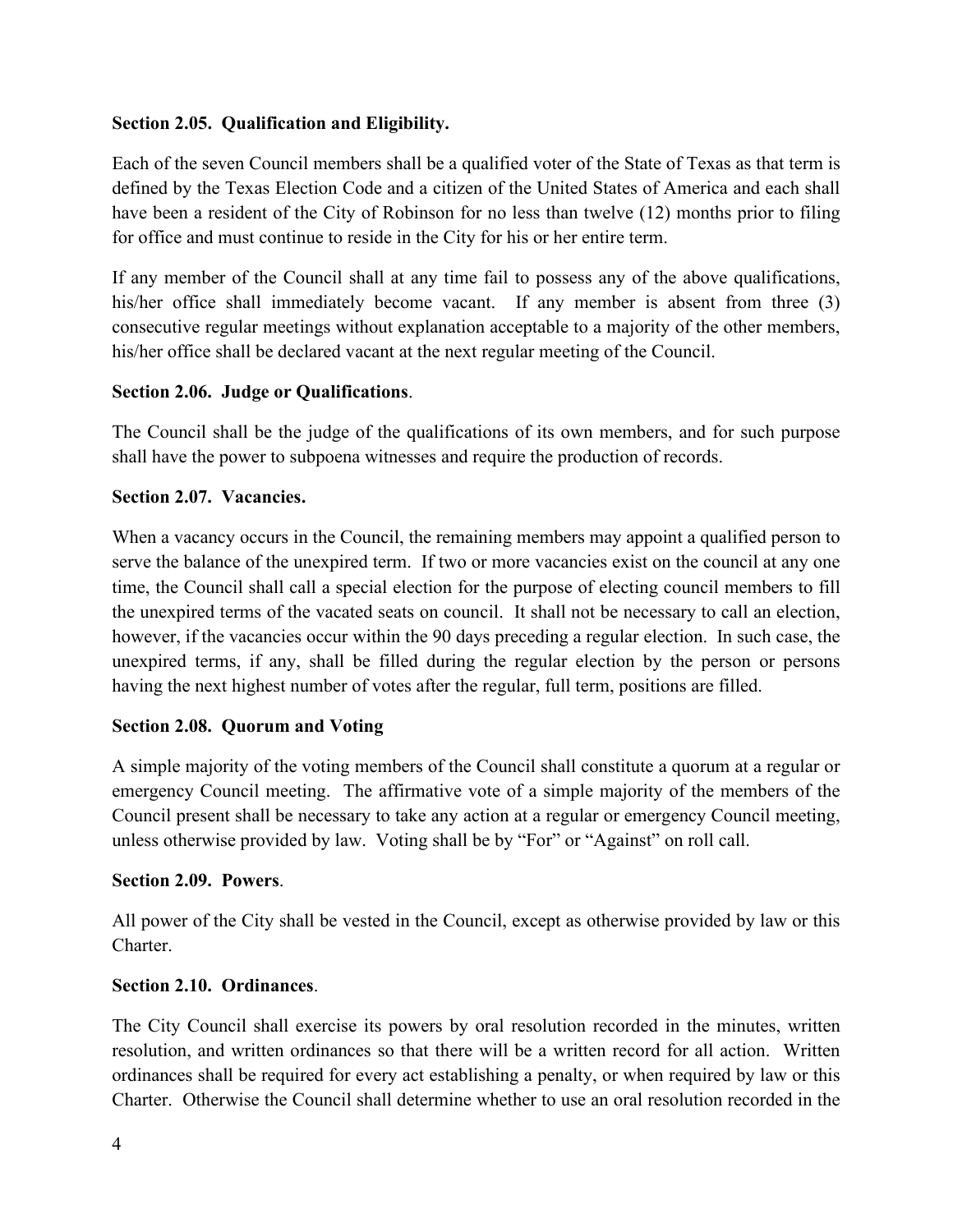minutes, a written resolution, or a written ordinance to exercise its powers. To be effective each resolution and ordinance shall be passed in accordance with the provisions for taking action prescribed in Section 2.08 of the Charter. Every proposed ordinance shall be introduced in written or printed form as may be required by law and the subject matter shall be clearly expressed in its title. Except as otherwise required by law, it shall be necessary that the ordinance be read, exclusive of exhibits an incorporations by reference one (1) issue of the official newspaper of the City of Robinson with a statement of places where copies have been filed for public inspection and, with the exception of emergency notices, no such ordinance shall take effect until after the date of publication. The City Secretary shall note on every ordinance whose caption and penalty clauses are required to be published, and on the record thereof, the date of publication which shall be prima facie evidence of the legal publication. Every ordinance shall be authenticated by the signature of the Mayor and the City Secretary and shall be systematically recorded and indexed in an ordinance book in a manner approved by the Council. It shall be necessary to record only the caption or title or ordinances in the minutes or journal of the Council meetings.

#### **Section 2.11. Ordinances Now in Effect.**

All ordinances of the City now in existence and not inconsistent with provisions of this Charter shall remain in effect until amended or repealed by the City Council.

#### **Section 2.12. Prohibited Acts.**

#### **(a). Holding Other Office or Being a Candidate.**

No person elected to the Council shall, during the term for which he or she was elected or for two years after the expiration of such term, be appointed to any office or position in the service of the city. No salaried officer or employee of the city shall become a candidate for nomination or election to any publicly elected office of the city.

#### **(b). Appointments and Removals.**

Neither the Council nor any of its members shall in any manner dictate the appointment or removal of any City administrative officers or employees whom the City Manager or any of his subordinates are empowered to appoint, but the Council may express its views and fully and freely discuss with the City Manager anything pertaining to appointment and removal of such officers and employees.

#### **(c) Interference with Administration.**

Except for the purpose of inquiries or investigations under Section 2.13, the council or its members shall deal with City officers, department heads, and employees who are subject to the direction and supervision of the City Manager solely through the City Manager,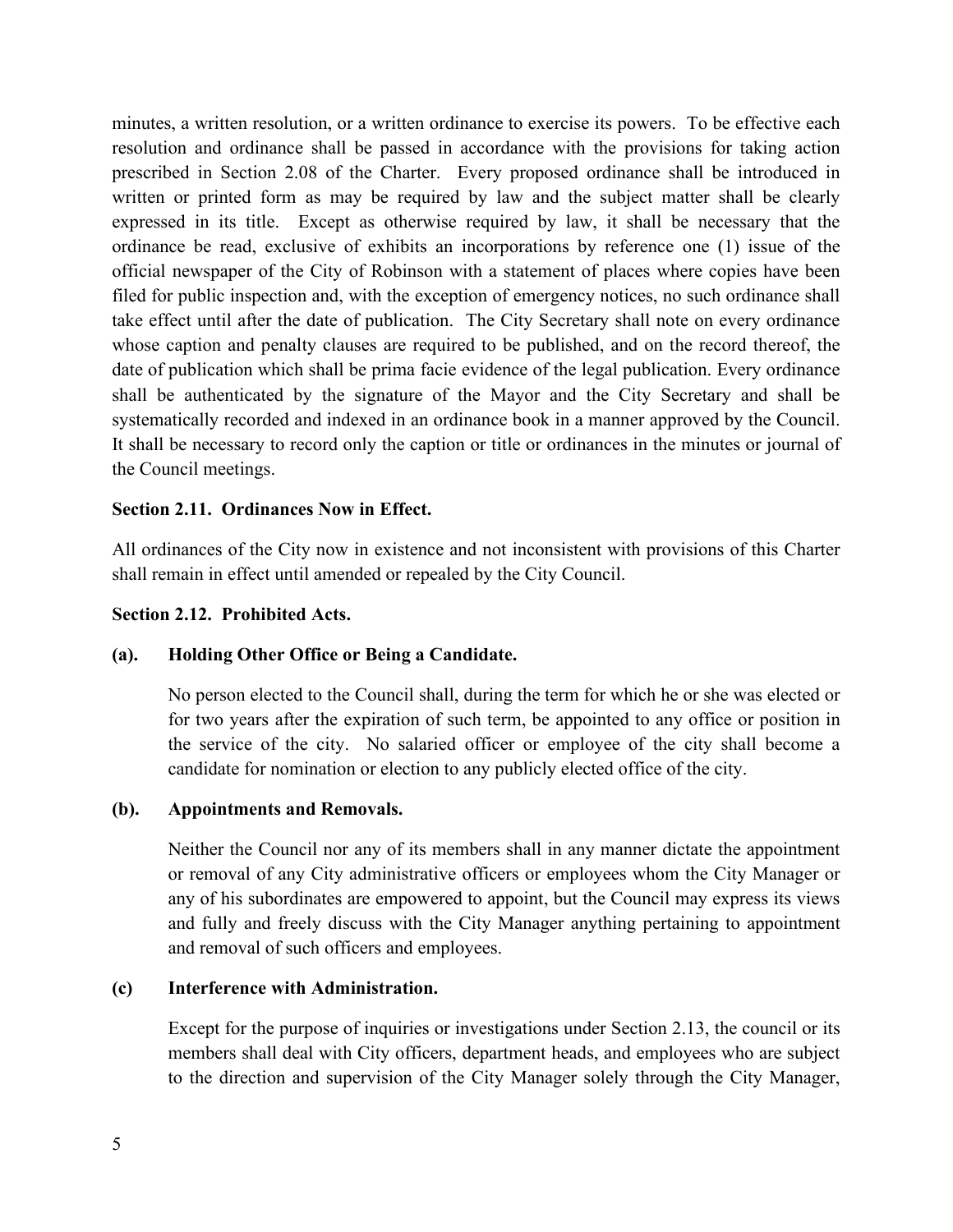and neither the Council nor its members shall give orders to any such City officer, department head or employee, either publicly or privately.

# **Section 2.13. Investigations**.

The Council may make investigations into the affairs of the City and the conduct of any City department, office or agency and for this purpose may subpoena witnesses, administer oaths, take testimony and require the production of evidence. Any person who fails or refuses to obey a lawful order issued in the exercise of these powers by the Council shall be guilty of a misdemeanor punishable by a fine of not more than \$500.00.

## **Section 2.14. Audit**.

Prior to the end of each fiscal year, the Council shall designate a certified public accountant, who, as of the end of the fiscal year, shall make an independent audit of accounts, and other financial transactions of the City Government and shall submit a report, in open meeting, to the Council for approval, and to the City Manager. Such accountant shall have no personal interest, direct or indirect, in the fiscal affairs of the City Government or any of its officers. A copy of such audit shall be kept in the office of the City Secretary subject to inspection by any citizen and officer during regular office hours. The audit shall be completed and submitted to the City Council within one hundred twenty (120) days of the conclusion of the fiscal year for which the audit is being performed.

# **Section 2.15. Meetings of the Council**.

The Council shall set the time and place of its regular meetings. The time and/or place may be changed by ordinance or resolution. Additional meetings of the Council may be called by the Mayor, Mayor Pro Tem, City Manager, or a majority of the Council. Except as otherwise provided by the provisions of state law, or specifically permitted in the Texas Constitution, every meeting of the Council shall be open to the public. All meetings of Council, whether in regular or in executive session shall be conducted in accordance with the provisions of the laws of the State of Texas pertaining thereto.

#### **Section 2.16. City Secretary**.

The City Council shall appoint a City Secretary upon recommendation of the City Manager. The City Secretary shall give notice of Council meetings, keep detailed minutes of its proceedings, shall authenticate by his or her signature, and record in full all ordinances and resolutions in a book kept and indexed for this purpose, and shall perform such other duties as the City Manager shall assign and those elsewhere provided in this Charter.

# **Section 2.17. City Attorney**.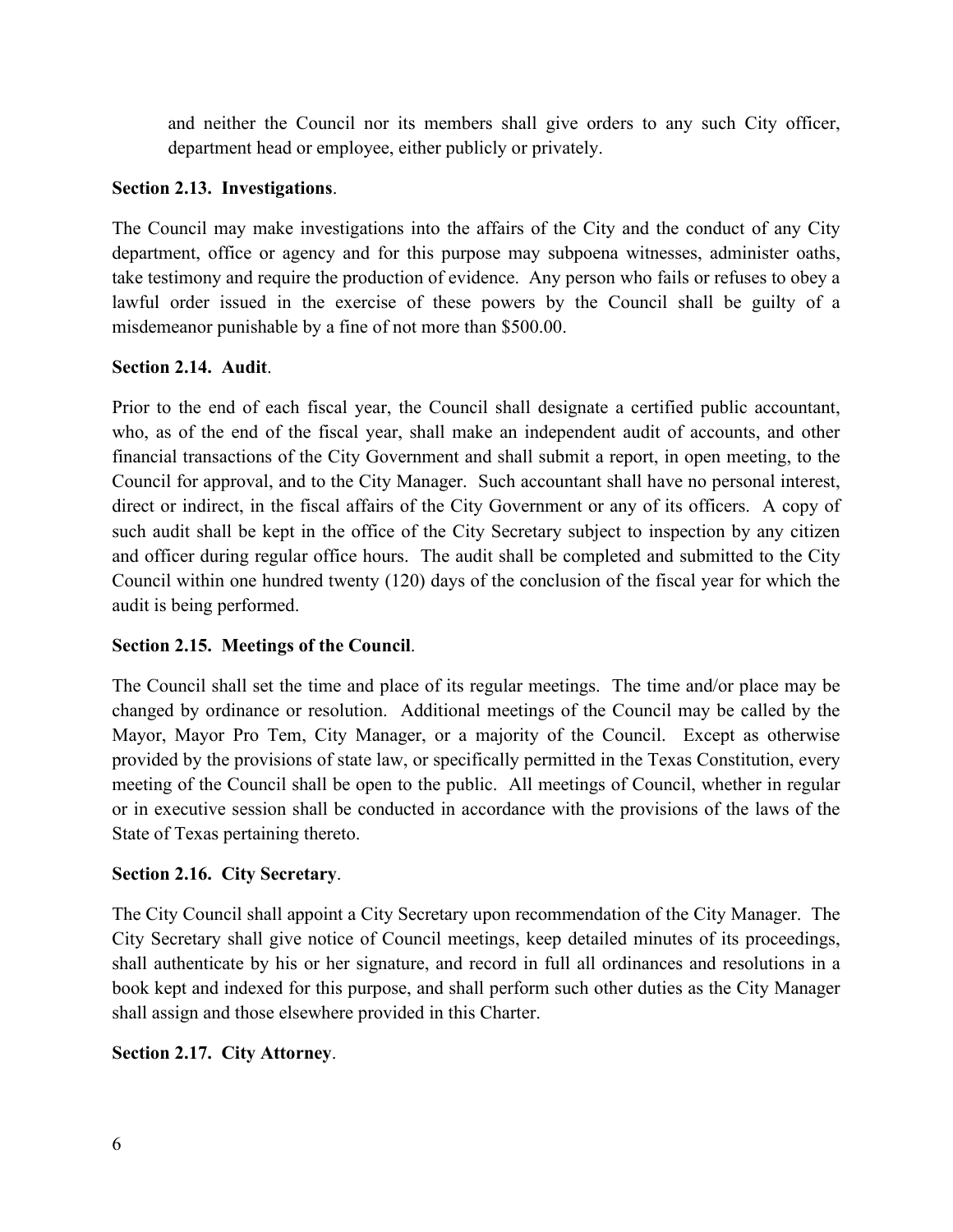The Council shall appoint a competent and duly licensed attorney practicing law in the State of Texas who shall be the City Attorney, who shall receive such compensation as may be fixed by the Council and who shall hold office at the pleasure of the Council. The City Attorney shall be the legal advisor, attorney and counselor for the City, its officers and departments. The Council shall, when it deems necessary, appoint one (1) or more assistants to the City Attorney and set their compensation. The City Attorney and his/her assistants shall represent the City in litigation at such fees as may be agreed upon with the Council, but at the Council's discretion may or may not participate in litigation for the collection of delinquent taxes. Special attorney may be employed under contract for the collection of delinquent taxes and for any other purposes, at such fees, and for such length of time as the Council may prescribe.

#### **Section 2.18. Administrative Departments.**

The City Council shall appoint the City Manager, City Secretary, City Attorney, and the Municipal Judge. All other positions within the City shall be filled through appointment by the City Manager.

#### **Section 2.19. Advisory Boards, Commissions and Officers.**

The Council may, by ordinance, establish or abolish such advisory boards, commissions, or other advisory officers as may be deemed appropriate or desirable from time to time, and may fill such boards, commissions, or offices, by appointment of qualified residents of the City of Robinson, the function, term, and exact composition of such boards, commissions, and offices to be preserved by the ordinance.

#### **ARTICLE III**

#### **ELECTIONS**

#### **Section 3.01. Order and Regulation of Elections.**

The General City Election shall be held annually on the first Saturday in May, or such other date as may be specified for a General City Election by the Texas Election Code, at which time Council members will be elected to fill those places which become vacant that year. The election shall be ordered by the Mayor on resolution of the Council, and the Mayor, on resolution of the council, shall order such special elections as are authorized by state laws and the provisions of this Charter. Notice of elections shall be published as provided by state law. The Councils shall appoint a presiding election judge and an alternate presiding judge. The presiding election judge shall appoint the election clerks to assist the judge in the conduct of the election at the polling place served by the judge. The appointment of clerks and judges shall be consistent with the provision of the Texas Election Code. The Council shall also state the hours and set the places for holding each election and shall make all regulations it considers necessary or desirable, not inconsistent with this Charter or the laws of the State governing elections. Voters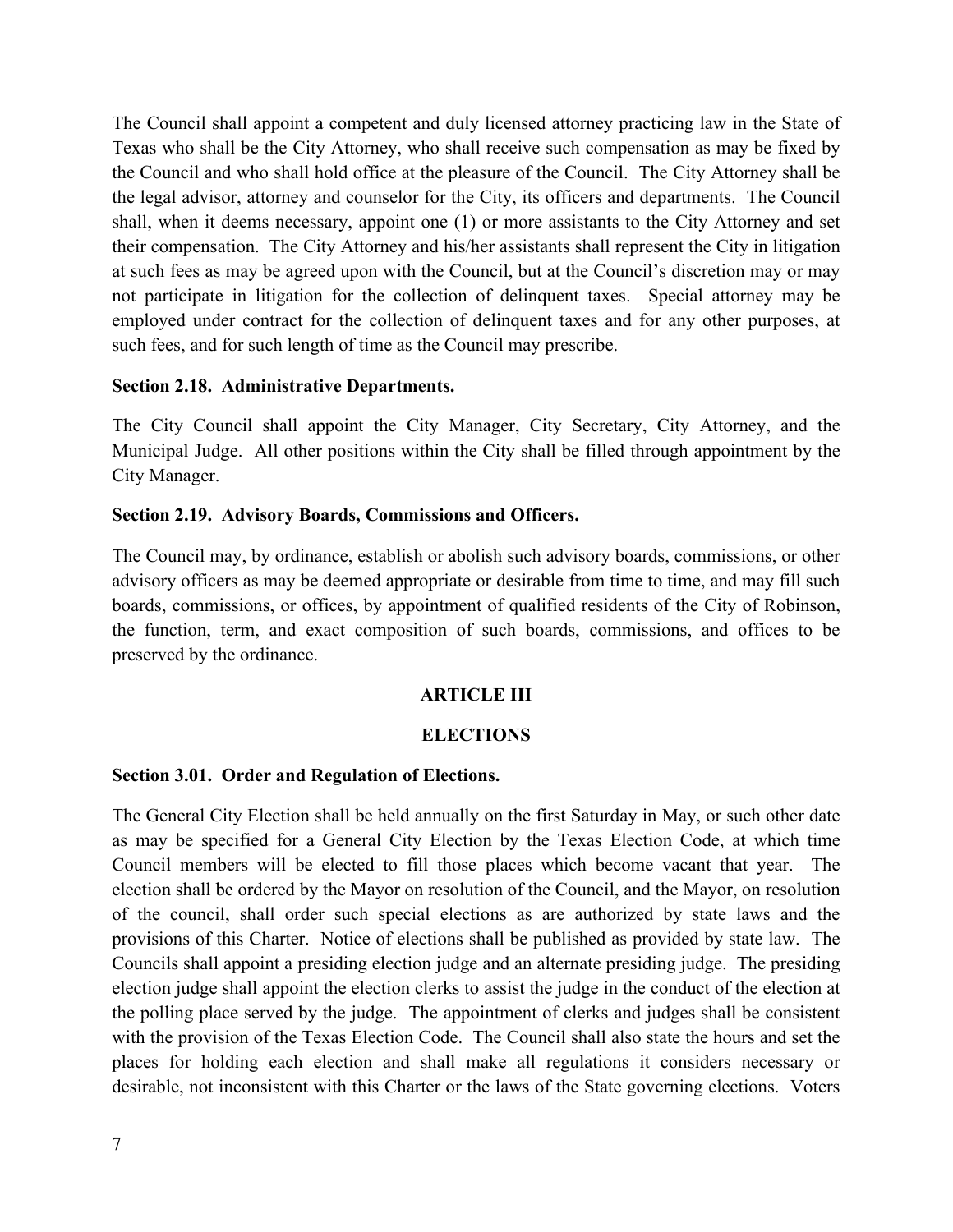for City elections shall be only qualified voters in accordance with State and City laws and regulations.

# **Section 3.02. Filing as a Candidate**

Any person qualified under Section 2.05 who desires to become a candidate for the Council and to have his or her name appear on the ballot, shall file with the City Secretary, or his or her representative, during regular office hours and within the filing period prescribed by the Texas Election Code, a signed application, on a form prescribed by the Secretary of State. Before certifying an applicant's name to appear on the ballot, the City Secretary shall verify that the residence stated by the applicant is consistent with the residency qualifications of the office being sought. Should an applicant be found disqualified, the City Secretary shall immediately notify the applicant and the Mayor by certified mail, return receipt requested, of the nature of the disqualification.

# **Section 3.04. Election by Plurality.**

At any regular or special election, the candidates for the Office of Council member who shall receive the greater number of votes shall be declared elected. In the event a tie vote makes it impossible to determine a winning candidate, the winner of that position shall be determined by casting lots in a manner prescribed by the sitting City Council.

# **ARTICLE IV**

# **INITIATIVE, REFERENDUM AND RECALL**

# **Section 4.01. Initiative and Referendum.**

**(a). Initiative.** The qualified voters of the City shall have power to propose ordinances to the Council and, if the Council fails to adopt an ordinance so proposed without any change in substance, the qualified voters of the City shall have power to adopt or reject it at a City election, provided that such power shall not extend to the budget or capital program or any ordinance relating to appropriation of money, levy of taxes or salaries of City officers or employees.

**(b). Referendum.** The qualified voters of the City shall have power to require reconsideration by the Council of any adopted ordinance and, if the Council fails to repeal an ordinance so reconsidered, the qualified voters of the City shall have power to approve or reject it at a City election, provided that such power shall not extend to the budget or capital program or any emergency ordinance or ordinance relating to appropriation of money or levy of taxes.

# **Section 4.02. Requirements for Initiative and Referendum Petitions.**

Any five (5) resident, qualified voters may commence an initiative or referendum proceeding by filing with the City Secretary an affidavit stating they will constitute the petitioners' committee and be responsible for circulating the petition and filing it in proper form, stating their names and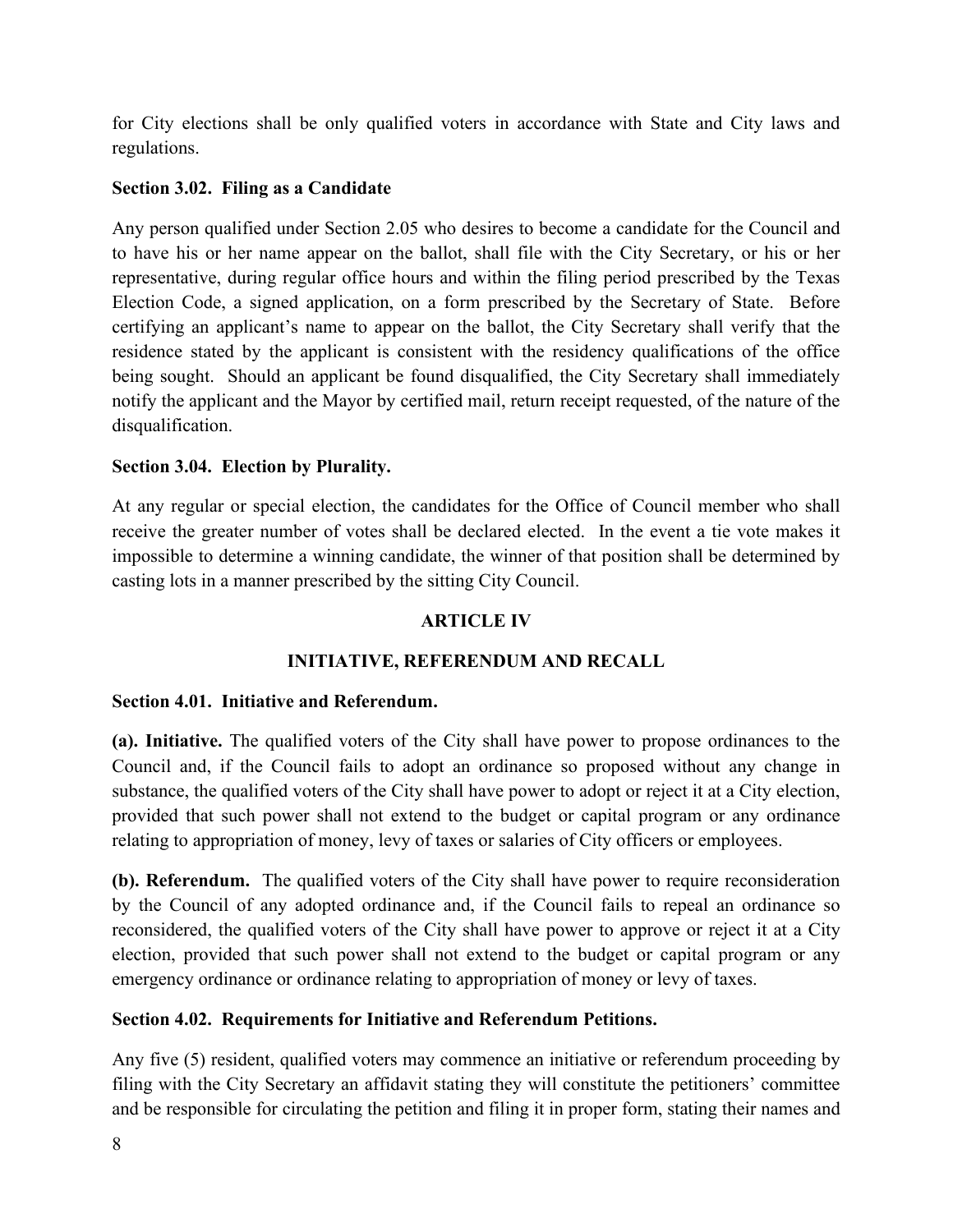addresses and specifying the address to which all notices to the committee are to be sent, and setting out in full the proposed initiative ordinance or citing the ordinance sought to be reconsidered.

Initiative and referendum petitions must be signed by qualified voters of the City equal in number to (30%) per cent of the total number of votes cast at the last regular City election, or four hundred (400), whichever is greater. All papers of a petition shall be uniform in size and style and shall be assembled as one instrument for filing and shall be in accordance with the terms set forth in the Texas Election Code.

## **Section 4.03. Filing, Examination and Certification of Petitions.**

The petition for initiative or referendum shall be filed with the City Secretary, who shall, within twenty (20) days thereafter, determine whether the petition is sufficient in form and has been signed by the required number of others. The City Secretary shall promptly notify the petitioners' committee by certified mail, return receipt requested, of his or her finding. A petition certified insufficient for lack of the required number of valid signatures may be amended once if the petitioners' committee files a notice of intention to amend with the City Secretary within four (4) days after notice of its insufficiency has been received and files a supplementary petition within fourteen (14) days after notice has been received.

## **Section 4.04. Action by the Council.**

When a petition as originally filed, or amended, is found to be sufficient, the City Secretary shall so certify to the Council as its next regular meeting. If the Council fails to adopt an ordinance proposed by initiative without change in substance or fails to repeal the referred ordinance within thirty (30) days after the petition was certified as sufficient, it shall submit the proposed ordinance or the referred ordinance to the qualified electors of the City for approval or rejection at a regular or special election in not more than ninety (90) days from the date of the final Council vote thereon.

# **Section 4.05. Ballot for Initiated or Referred Ordinances.**

Ordinances submitted to a vote of the electors under provision of this Article shall be submitted by ballot title, prepared in all cases by the City Attorney. The ballot title may be different from the legal title and shall be a clear, concise statement, descriptive of the substance of such ordinance. Immediately below the ballot title, the ballot shall contain the following propositions in the order indicated: "For the Ordinance," and "Against the Ordinance." Any number of ordinances may be voted on at the same election and may be submitted on the same ballot.

#### **Section 4.06. Results of Election.**

(a). If a majority of the qualified electors voting on a proposed initiative ordinance vote in its favor, it shall be considered adopted upon certification of the election results and shall be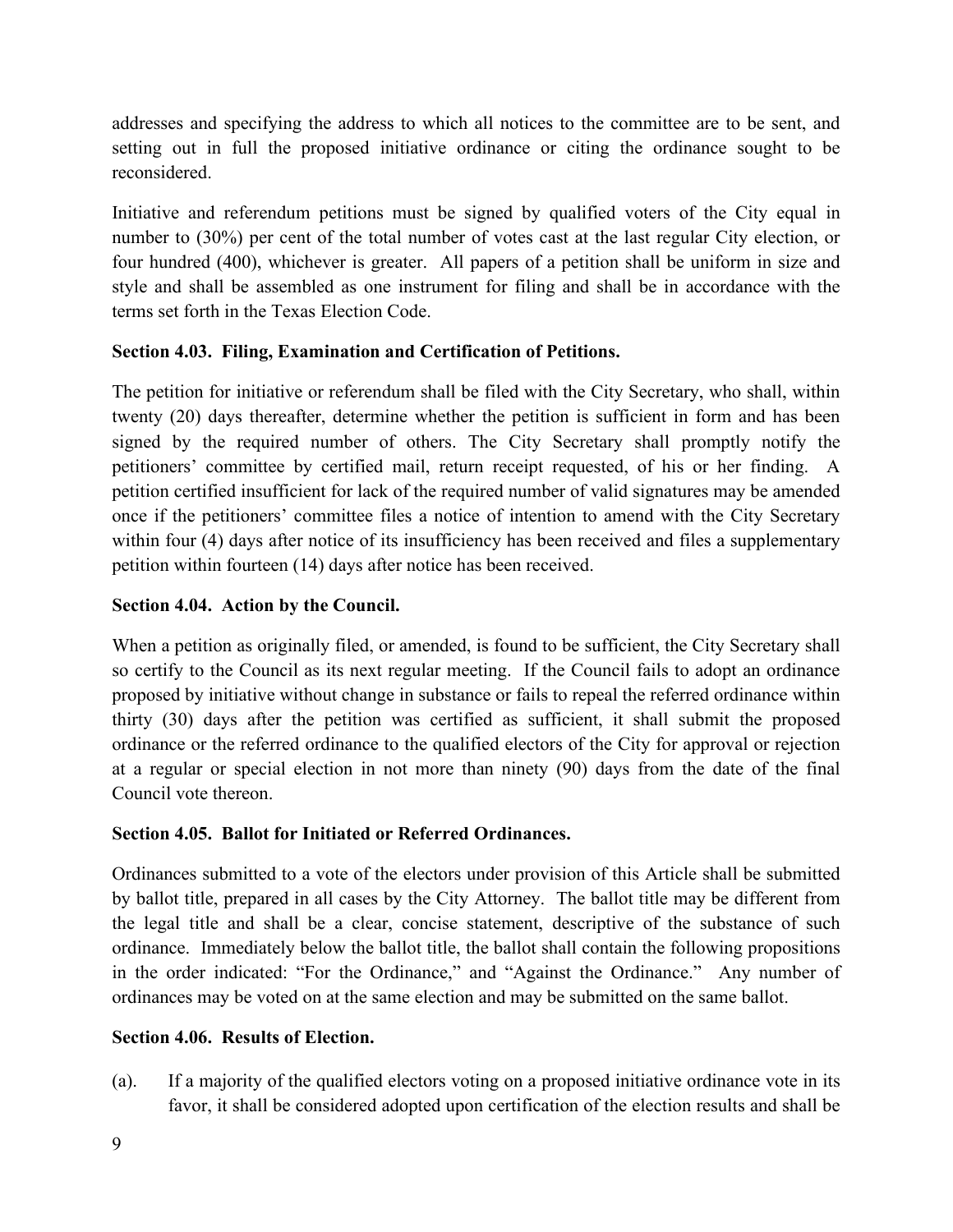treated in all respects in the same manner as ordinances of the same kind adopted by the Council. If conflicting ordinances are approved at the same election, the one receiving the greatest number of affirmative votes shall prevail to the extent of such conflict.

- (b). If a majority of the qualified electors voting on a referred ordinance vote against it, it shall be considered repealed upon certification of the election results.
- (c). No ordinance which has been initiated by petition and adopted at an election by the qualified voters shall be repealed or amended by the Council within one (1) year thereafter, and no ordinance enacted by the Council and thereafter rejected by the qualified voters in an election held on petition for referendum shall be re-enacted by the Council within one (1) year thereafter.
- (d). No ordinance on the same subject as the initiated ordinance, which has been defeated at any election, may be initiated by the voters within one (1) year from the date of such election and no ordinance, the repeal of which has been defeated at any election, may be the subject of a referendum within one (1) year from the date of such election.

## **Section 4.07. Recall of Elected Officials.**

The citizens of the City shall have the power to remove any member or members of the Council from office by recall. The power of recall may be exercised by filing with the City Secretary a petition signed by qualified voters of the City equal in number to forty (40%) per cent of the total number of votes cast at the election at which the council member who is the subject of this recall petition was last elected, or six hundred (600), whichever is greater. The recall petition shall be initiated, signed, verified and filed in the same manner as initiative and referendum petitions. The petition must distinctly and specifically point out the ground upon which the recall is predicated.

# **Section 4.08. Recall Election.**

Within twenty (20) days after a recall petition has been filed, the City Secretary shall examine it, and if it is found to be sufficient, he or she shall notify the council member(s) sought to be recalled of this action, by certified mail, return receipt requested. If the Council member(s) sought to be recalled do(es) not resign within five (5) days after such notice, the City Secretary shall submit the recall petition to the Council with a certificate of sufficiency. The Council shall order a recall election to be held not more than ninety (90) days after the date the Council received certification of the recall petition.

Ballots used in a recall election shall submit with respect to each person whose removal is sought the question, "Shall (name of person) be removed from the office of council member by recall?" Immediately below each such question the two following propositions shall be listed, one above the other in the order indicated: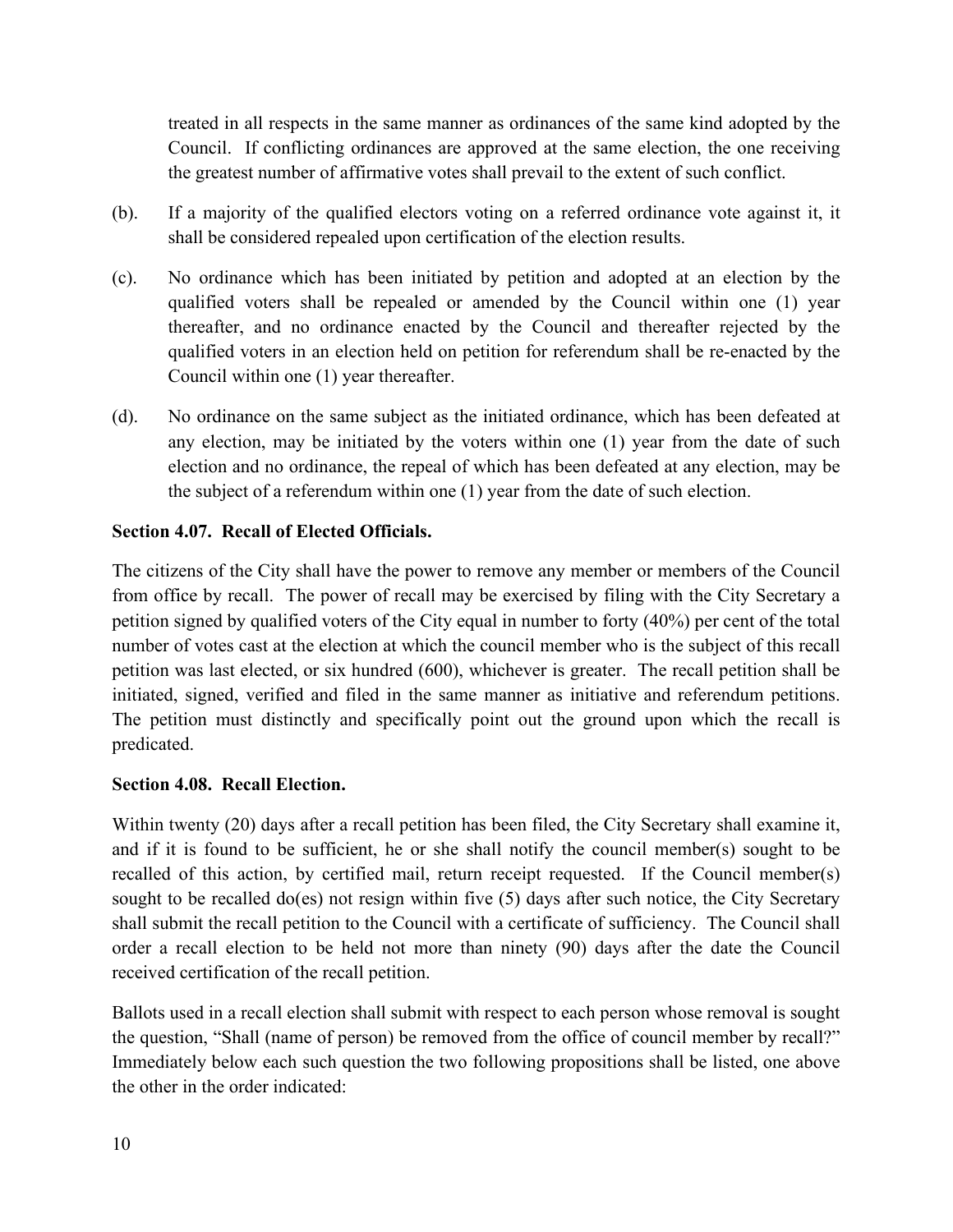"For the removal of (name of person)."

"Against the removal of (name of person)."

#### **Section 4.09. Results of Recall Election.**

When a majority of the votes cast at a recall election shall be against the recall of an election official, he or she shall continue in office for the remainder of his or her term. If a majority of the votes cast at such an election be for the recall of an elected official, he or she shall be deemed removed from office regardless of any technical defect in the recall petition and the vacancy shall be filled as provided in section 2.07. An official removed from office by recall shall not be eligible to succeed himself.

## **Section 4.10. Limitation on Recall.**

No elected official shall be subject to recall within six (6) months of his or her election to office and no elected official shall be subject to more than one recall election during any two (2) year term in office. A recall election need not be ordered by the Council against any elected official on whom a petition is filed if his or her term of office is to expire within one hundred eighty (180) days after the petition is filed with the City Secretary or his or her designee.

## **Section 4.11. District Judge May Order Election.**

Should the Council refuse or fail to order any election provided for in this article, when all the requirements have been met by the petitioner's committee it shall then be the duty of the Presiding Judge of any Judicial District of McLennan County, upon application by the petitioners' committee, to order such elections and to enforce carrying into effect the provisions of this Article.

# **ARTICLE V**

# **MUNICIPAL COURT**

#### **Section 5.01. Municipal Court**

A municipal court of the City of Robinson is hereby created and shall be maintained for the trial and disposition of misdemeanor offenses with the powers and duties as are now and may hereafter be prescribed by the Constitution and Statutes of the State of Texas.

#### **Section 5.02. Judge of the Municipal Court.**

The Judge of the court shall be an attorney licensed by the State of Texas. He or she shall be appointed by the Council to serve at the pleasure of the Council and at such salary as may be fixed by the council.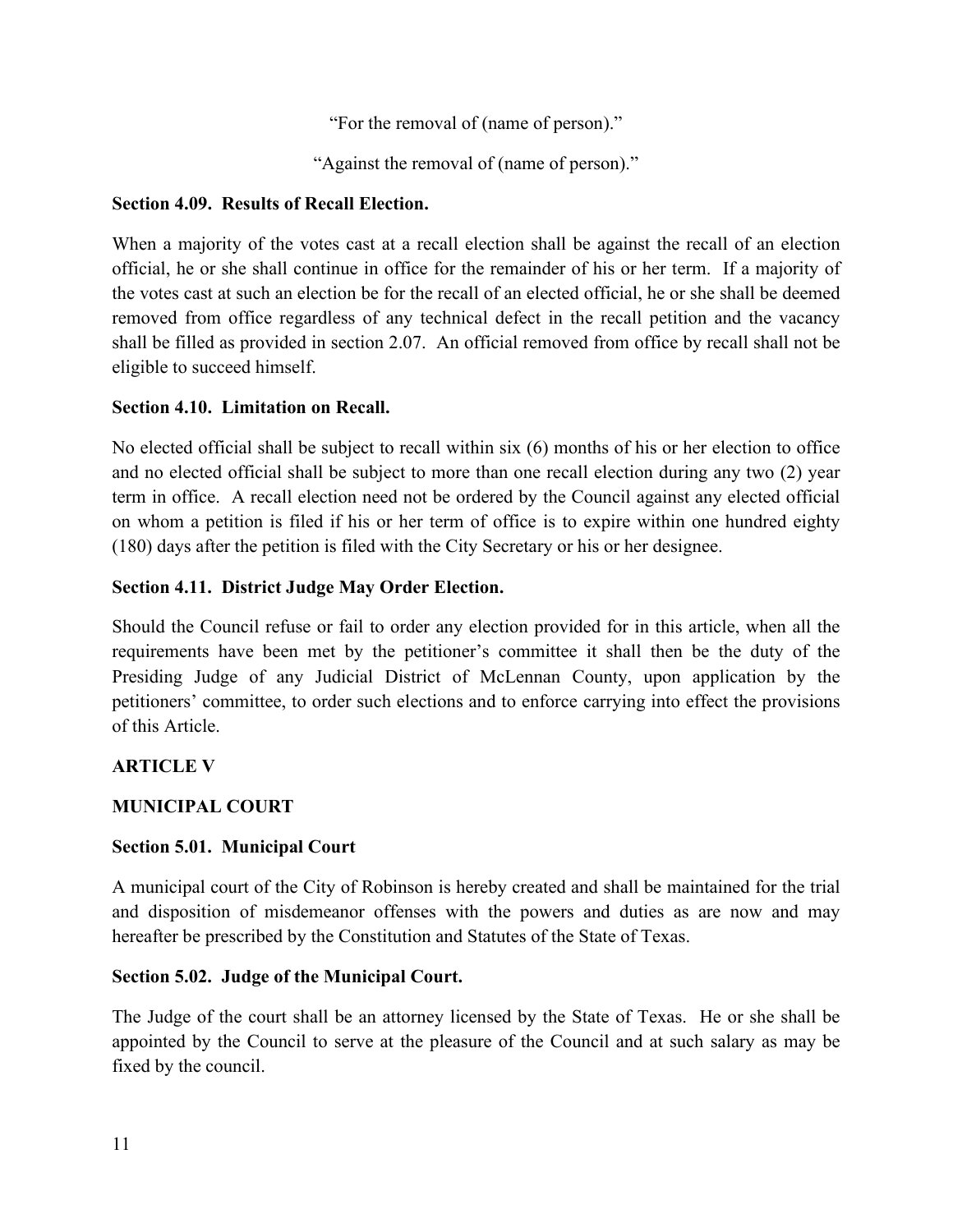In addition, the City council shall appoint an alternate City Judge who shall be an attorney licensed by the State of Texas. In the event the City Judge is unable to act for any reason, or in the event of a vacancy, the alternate City Judge shall act in the place of the City Judge until such vacancy can be filled.

#### **Section 5.03. Clerk of the Municipal Court.**

The City Manager shall appoint a court clerk who shall have the power to administer oaths and affidavits, make certificates, affix the court's seal, and do and perform all act and duties permitted and required of clerks of courts of Texas in issuing processes and conducting the business of said court.

#### **ARTICLE VI**

#### **THE CITY MANAGER**

#### **Section 6.01. Appointment and Qualifications.**

The Council shall, by a minimum of four (4) affirmative votes, appoint or remove a City Manager who shall be the chief administrative and executive officer of the City and shall be responsible to the Council for the efficient administration of all the affairs of the City. The City Manager shall be chosen by the Council solely on the basis of his executive and administrative qualifications, and need not, when appointed, be a resident of the City. The manager must, however, reside in the City during tenure in office.

#### **Section 6.02. Term and Salary.**

The City Manager shall not be appointed for a definite term but may be removed at the will and pleasure of the Council by a minimum of four (4) affirmative votes. The action of the Council in suspending or removing the City Manager shall be final, it being the intention of this Charter to vest all authority and fix all responsibility for such suspension or removal in the Council. In the case of the absence or disability of the City Manager, the Council may designate some qualified person to perform the duties of the office during such absence or disability. The City Manager shall receive such compensations as may be fixed by the Council.

#### **Section 6.03. Powers and Duties of the City Manager.**

The City Manager shall be the chief administrative officer of the City, responsible to the Council for the administration of all City affairs placed in the manager's charge by or under this Charter. The City Manager shall:

(a). Appoint and, when necessary for the good of the City, suspend or remove all City employees and appointive administrative officers provided for by or under this Charter, except as otherwise provided by law, this charter or personnel rules adopted pursuant to this Chapter. The City Manager may authorize any administrative officer subject to the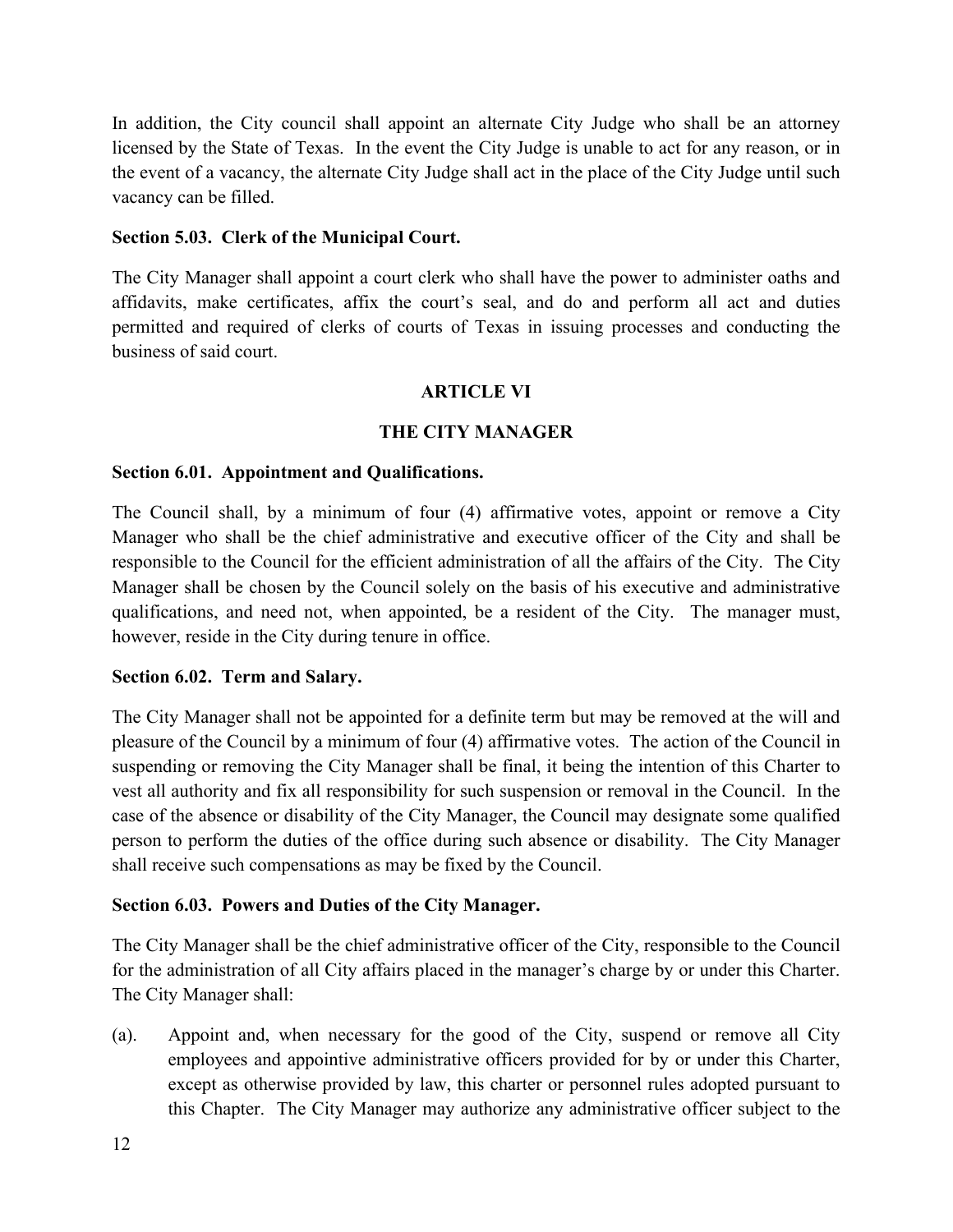manager's direction and supervision to exercise these powers with respect to subordinates in that officer's department, office or agency.

- (b). Direct and supervise the administration of all departments, offices and agencies of the City, except as otherwise provided by the Charter or by law.
- (c). Attend all Council meetings and shall have the right to take part in discussion but may not vote.
- (d). See that all laws, provisions of this Charter, and acts of the Council subject to enforcement by the City Manager, or by officers subject to the Manager's direction and supervision, are faithfully executed.
- (e). Prepare and submit the annual budget and capital program to the council.
- (f). Submit to the Council and make available to the public a complete report on the finances and administrative activities of the City as of the end of each fiscal year.
- (g). Make such other reports as the Council may require concerning the operations of City departments, offices and agencies subject to the manager's direction and supervision.
- (h). Keep the Council fully advised as to the financial condition and future need of the City and make recommendations to the council concerning the affairs of the City.
- (i). Examine and execute on behalf of the City, with the approval of the City Council, all contracts, orders, and other documents by which the city incurs financial obligations, having previously ascertained that monies have been appropriated and allotted and will be available when the obligations become due and payable.
- (j). Perform Such other duties as are specified in the Charter or may be required by the Council.

#### **ARTICLE VII**

#### **DEPARTMENTS, OFFICES AND AGENCIES**

#### **Section 7.01. General Provisions.**

- **(a). Creation of Departments.** The City Council may establish city departments, offices or agencies in addition to those created by this Charter and may prescribe the functions of all departments, offices and agencies, except that no function assigned by this Charter to a particular department, office or agency may be discontinued or, unless this Charter specially so provides, assigned to any other.
- **(b). Direction by City Manager.** All departments, offices and agencies under the direction and supervision of the City Manager shall be administered by an officer appointed by and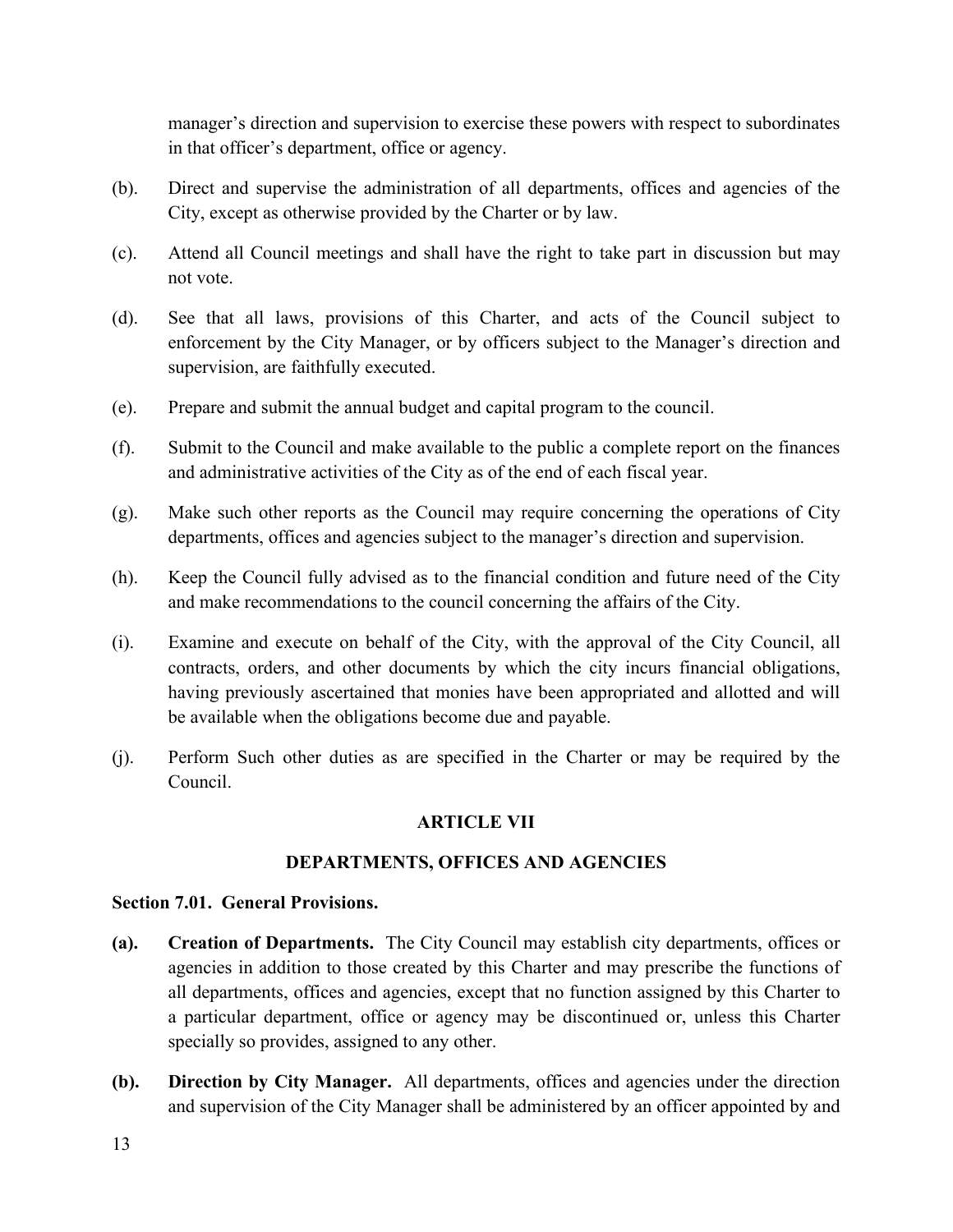subject to the direction and supervision of the Manager. With the consent of Council, the City Manager may serve as the head of one or more such departments, offices or agencies or may appoint on person as the head of two or more of them.

# **ARTICLE VIII**

#### **THE BUDGET**

#### **Section 8.01. Fiscal Year.**

The fiscal year of the City shall begin on the first (1st) day of October and shall end on the last day of September of the succeeding calendar year. Such fiscal year shall also constitute the budget and accounting year. As used in this Charter, the term "budget year" shall mean the fiscal year for which any particular budget is adopted and in which it is administered.

#### **Section 8.02. Preparation and Submission of Budget.**

The City Manager shall, at least sixty (60) days prior to the beginning of each budget year, submit to the City Secretary a proposed budget and an explanatory budget message in the form, and with the contents provided by Section 8.10.

#### **Section 8.03 Budget a Public Record.**

The proposed budget and accompanying message and all supporting schedules shall be a public record in the office of the City Secretary open to public inspection during normal office hours.

#### **Section 8.04. Public Hearing on Budget.**

As required by law, the Council shall hold a public hearing on the proposed budget as revised, at which all interested persons shall be given an opportunity to be heard, for or against, on any proposed item thereof.

#### **Section 8.05. Action After Public Hearing.**

After the public hearing, the Council may adopt the budget with or without amendment. No amendment to the budget shall increase the authorized expenditures to an amount greater than the total of estimated income plus funds available from prior years.

#### **Section 8.06. Date of Adoption; Failure to Adopt.**

The Council shall adopt its annual budget by ordinance, on one reading, by the fifteenth  $(15<sup>th</sup>)$ day of September, or as soon thereafter as practical. Adoption of the budget shall require an affirmative vote of at least a majority of all members of the Council. Adoption of the budget shall constitute appropriations of the amounts specified therein as expenditures from the funds indicated. Should the Council take no final action on or prior to the twenty-seventeenth  $(27<sup>th</sup>)$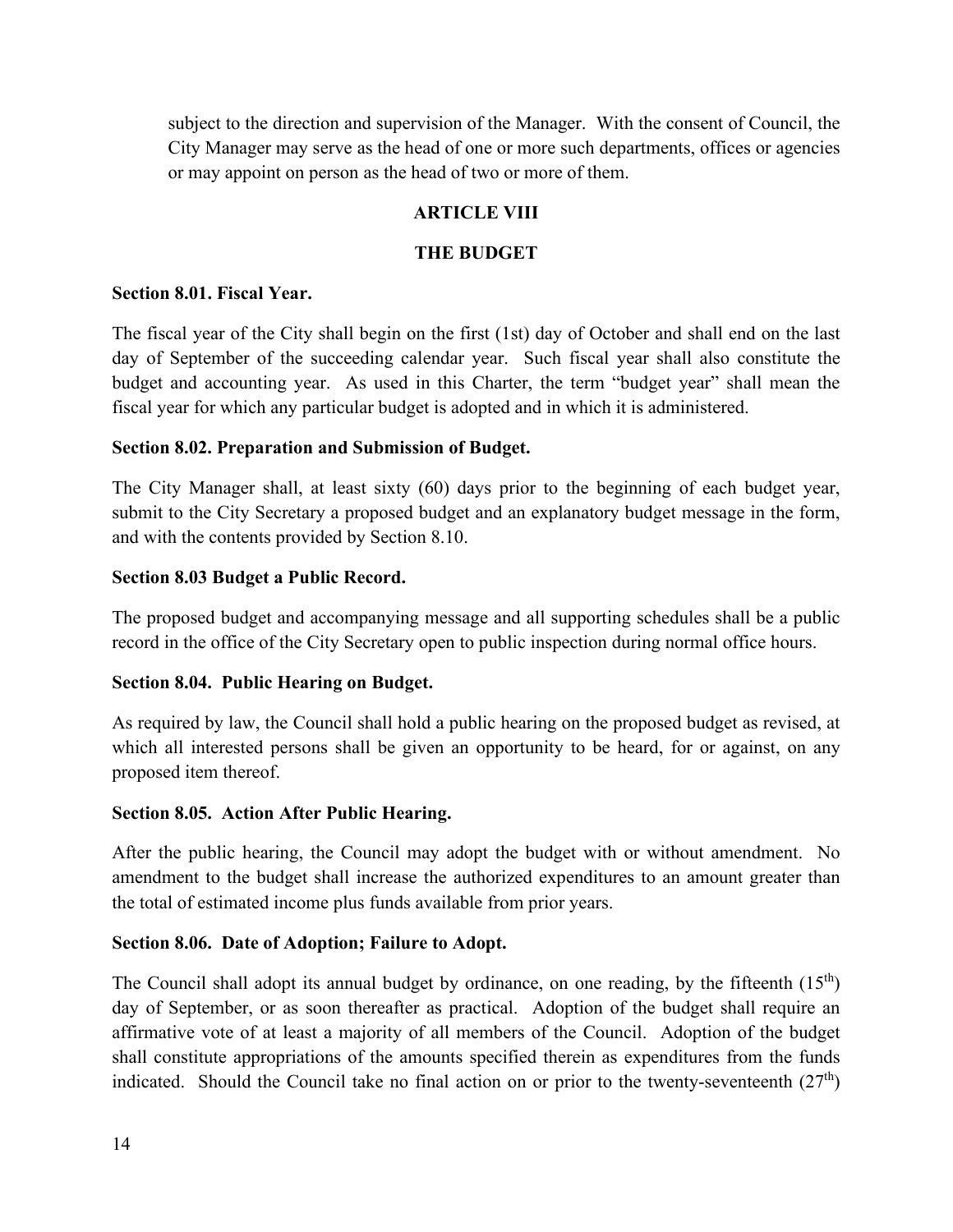day of September, the budget as submitted by the City Manager shall be deemed to have been adopted by the Council.

# **Section 8.07. Effective Date of Budget; Certification, Copies Made Available.**

Upon final adoption, the budget shall be in effect for the budget year. A copy of the budget as adopted shall be filed with the City Secretary and the County Clerk of McLennan County. The City Secretary shall reproduce sufficient copies for the use of all offices, departments and agencies.

# **Section 8.08 Budget Establishes Amount to be Raised by Property Tax.**

From the effective date of the budget, the amount stated in the budget as the amount to be raised by property tax shall be the amount of the property tax levy for the corresponding tax year.

# **Section 8.09. Budget Message.**

A budget message explaining the budget both in fiscal terms and in terms of the work programs shall be submitted with the budget. It shall outline the proposed financial policies of the City for the ensuing fiscal year, describe the important features of the budget, and indicate any major changes from the current year in financial policies, expenditures, and revenues, with reasons for such changes. It shall also summarize the City's debt position and include such other material as the City Manager deems desirable.

# **Section 8.10. Budget Contents.**

The budget shall provide a complete financial plan of all city funds and activities for the ensuing fiscal year and, except as required by law or this charter, shall be in such form as the city manager deems desirable or the city council may require. The budget shall begin with a clear summary of its contents; shall show in detail all estimated income, indicating the proposed property tax levy, and all proposed expenditures including debt service, for the ensuing fiscal year, and shall be arranged as to show comparative figures for actual and estimated income and expenditures of the current fiscal year and actual income and expenditures of the preceding fiscal year.

# **Section 8.11. Supplemental Appropriations.**

If during the fiscal year the city manager certifies that there are available for appropriation revenues in excess of those estimated in the budget, the City Council may by ordinance make such supplemental appropriations for the year up to the amount of such excess.

# **Section 8.12**

At any time during the fiscal year the City Council may by resolution transfer part or all of the unencumbered appropriation balance from one department or major organizational unit to the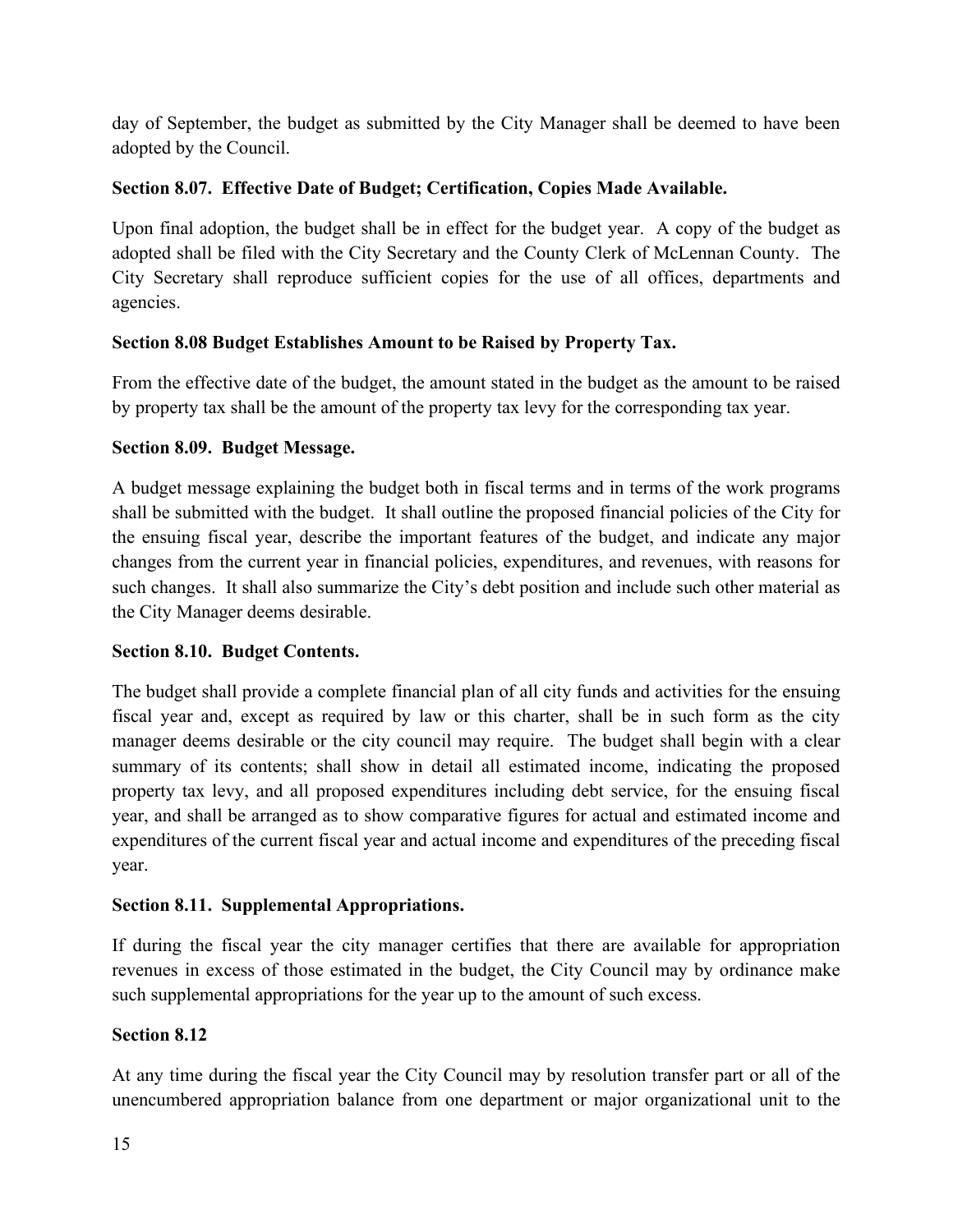appropriation for other departments or major organizational units. The Manager may transfer part or all of the unencumbered appropriation balances among programs with a department or organizational unit and shall report such transfers to the council in writing in a timely manner.

#### **Section 8.13. Emergency Appropriations.**

To meet a public emergency affecting life, health, property, or the public peace, the Council may make emergency appropriations. Such appropriations may be made by emergency ordinance in accordance with the provisions of Section 2.10. To the extent that there are no available unappropriated revenues to meet such appropriations, the Council may by such emergency ordinance authorize the issuance of emergency notes or time warrants at the lowest rate of interest obtainable, as determined by the City Manager with the approval of the Council, which may be renewed from time to time, but the emergency notes and renewals, of any fiscal year shall be paid not later than the last day of the current fiscal year.

## **Section 8.14. Reduction of Appropriations.**

If at any time during the fiscal year it appears probable to the City Manager that the revenues available will be insufficient to meet the amount appropriated, he or she shall report to the Council without delay indicating the estimated amount of the deficit, remedial action already taken, and any recommendations as to other steps to be taken. The Council shall then take such other action as it deems necessary to prevent or minimize any deficit and for that purpose it may be ordinance reduce one (1) or more appropriations.

#### **Section 8.15. Appropriations Lapse at End of Year.**

Every appropriation, except an appropriation for a capital expenditure, shall lapse at the close of the fiscal year to the extent that is has not been expended or encumbered, unless otherwise provided by law or ordinance. An appropriation for a capital expenditure shall continue in force until the purpose for which it was made has been accomplished or abandoned; the purpose of any such appropriation shall be deemed abandoned if three (3) years pass without any disbursement from or encumbrance of the appropriation.

# **ARTICLE IX**

#### **TAX ADMINISTRATION**

#### **Section 9.01. Taxes: When Due and Payable.**

All taxes due the City shall be payable according to the schedule provided by state law. The Council may by ordinance provide a discount for current taxes paid prior to January  $1<sup>st</sup>$ , of the following year, and may exempt from taxation an amount, to be established by the Council by ordinance, for homesteads, and an additional amount for the homesteads of the elderly, disabled veterans, and the surviving spouses of disabled veterans.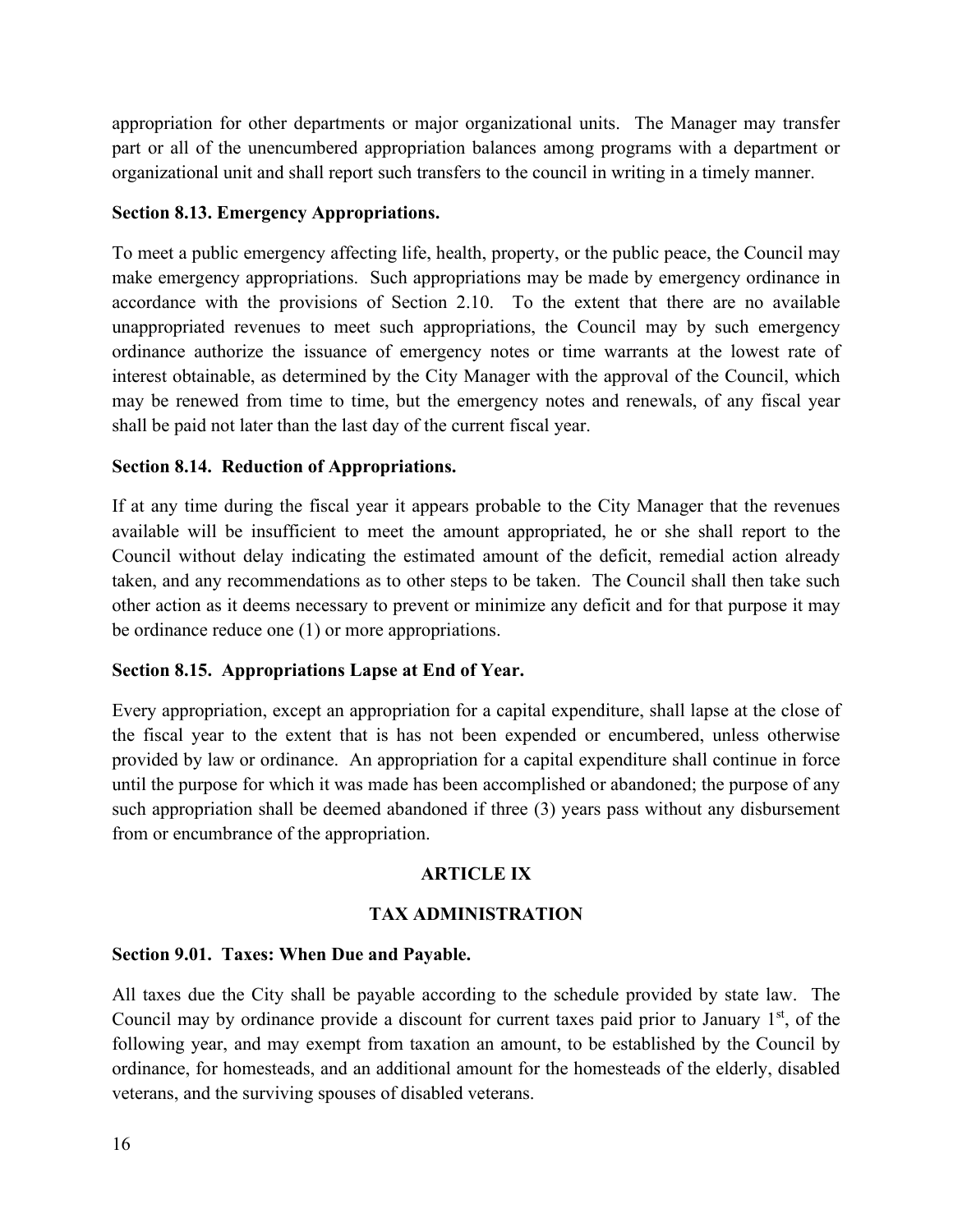#### **Section 9.02. City to Foreclose Tax Liens.**

Tax liens shall be foreclosed in accordance with the provisions of state law.

## **ARTICLE X**

#### **ISSUANCE AND SALE OF BONDS; OTHER DEBT INSTRUMENTS**

#### **Section 10.01. Borrowing in Anticipation for Revenues Other Than Taxes.**

In any budget year, in anticipation of the collection or receipt of revenues other than taxes of that budget year, the Council may by resolution authorize the borrowing of money by the issuance of negotiable notes of the City, each of which shall be designated "special revenue note for the year " (stating the budget year). Such notes may be renewed from time to time, but all such notes, together with the renewals shall mature and be payable not later than the end of the fiscal year in which the original notes have been issued.

#### **Section 10.02. Sales of Notes, Report of Sale.**

All notes issued pursuant to this article may be sold at not less than par at private sale by the City Manager without previous advertisement. The notes shall bear interest at the prevailing rate. Such sale shall be authorized in advance by the Council as provided in Section 8.13.

#### **Section 10.03. Borrowing.**

The City shall have the power, except as prohibited by law, to borrow money by whatever method it may deem to be in the public interest.

#### **Section 10.04. General Obligation Bonds.**

The City shall have the power to borrow money on the credit of the City and to issue general obligation bonds for permanent improvements or for any other public purpose not prohibited by the Constitution and laws of the State of Texas, and to issue refunding bonds to refund outstanding bonds of the City previously issued. All such bonds shall be issued in conformity with the law of the State of Texas.

#### **Section 10.05. Revenue Bonds.**

The City shall have the power to borrow money for the purpose of purchasing, constructing, improving, extending, or preparing of public utilities, recreational facilities, or any other selfliquidating municipal function not prohibited by the Constitution and laws of the State of Texas, and issue revenue bonds to evidence the obligations created thereby. Such bonds shall be a charge upon and payable from the properties, or interest therein, pledged, or the income therefrom, or both. The holders of the revenue bonds shall never have the right to demand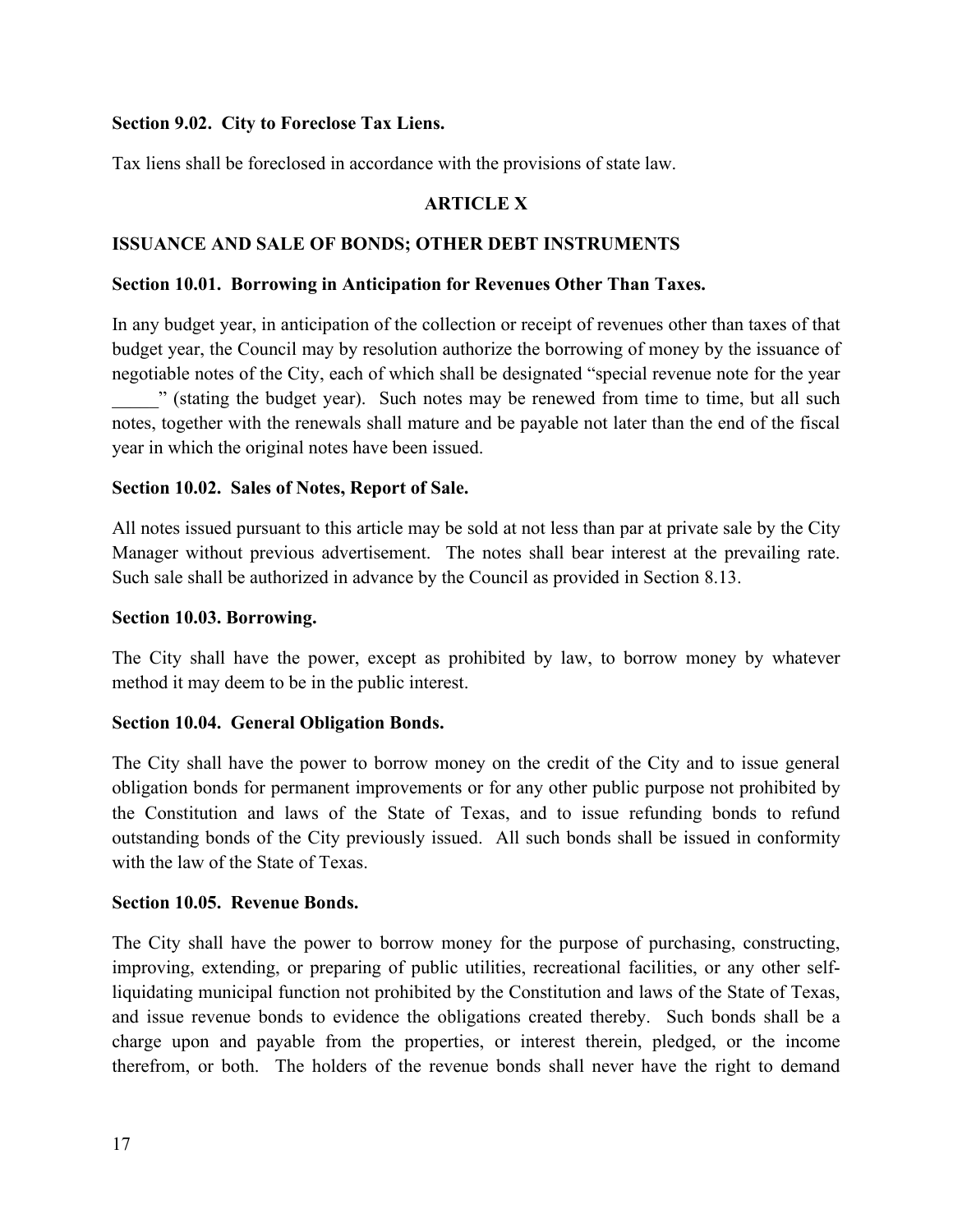payment thereof out of monies raised or to be raised by taxation. All such bonds shall be issued in conformity with the law of the State of Texas.

#### **Section 10.06. Bonds Incontestable.**

All bonds of the City having been issued and sold and having been delivered to the purchaser thereof shall thereafter be incontestable and all bonds issued to refund in exchange for outstanding bonds previously issued shall, and after said exchanges, be incontestable.

## **ARTICLE XI**

# **FRANCHISES AND PUBLIC UTILITIES**

#### **Section 11.01. Powers of the City.**

In addition to the City's power to buy, construct, lease, maintain, operate and regulate public utilities, and to manufacture, distribute and sell the output of such utility operations, the City shall have such further powers as may now or hereafter be granted under the Constitution and laws of the State of Texas.

## **Section 11.02. Power to Grant Franchise.**

The Council shall have the power by ordinance to grant, renew, extend and amend, by mutual agreement, all franchises of all public utilities of every character operating within the City. No franchise shall be for an indeterminate period and no franchise shall be granted for a term of more than thirty (30) years from the date of the grant and no franchise shall be exclusive.

#### **Section 11.03 Ordinance Granting Franchise.**

All ordinances granting, renewing, extending or amending a public utility franchise shall be read at two (2) separate regular meetings of the Council, and shall not be finally passed until thirty (30) days after the first reading. No such ordinance shall take effect until thirty (30) days after its final passage. After the first reading and before final passage, the full text of such ordinance shall be published once each week for two (2) consecutive weeks in the official newspaper of the City, the cost of publication to be borne by proponent of the franchise.

#### **Section 11.04. Transfer of Franchise.**

No public utility franchise shall be transferable except with the approval of the Council expressed by ordinance. The term "transferable" as used herein shall not be construed in such a manner as to prevent the franchise holder from pledging said franchise as security for a valid debt or mortgage.

#### **Section 11.05**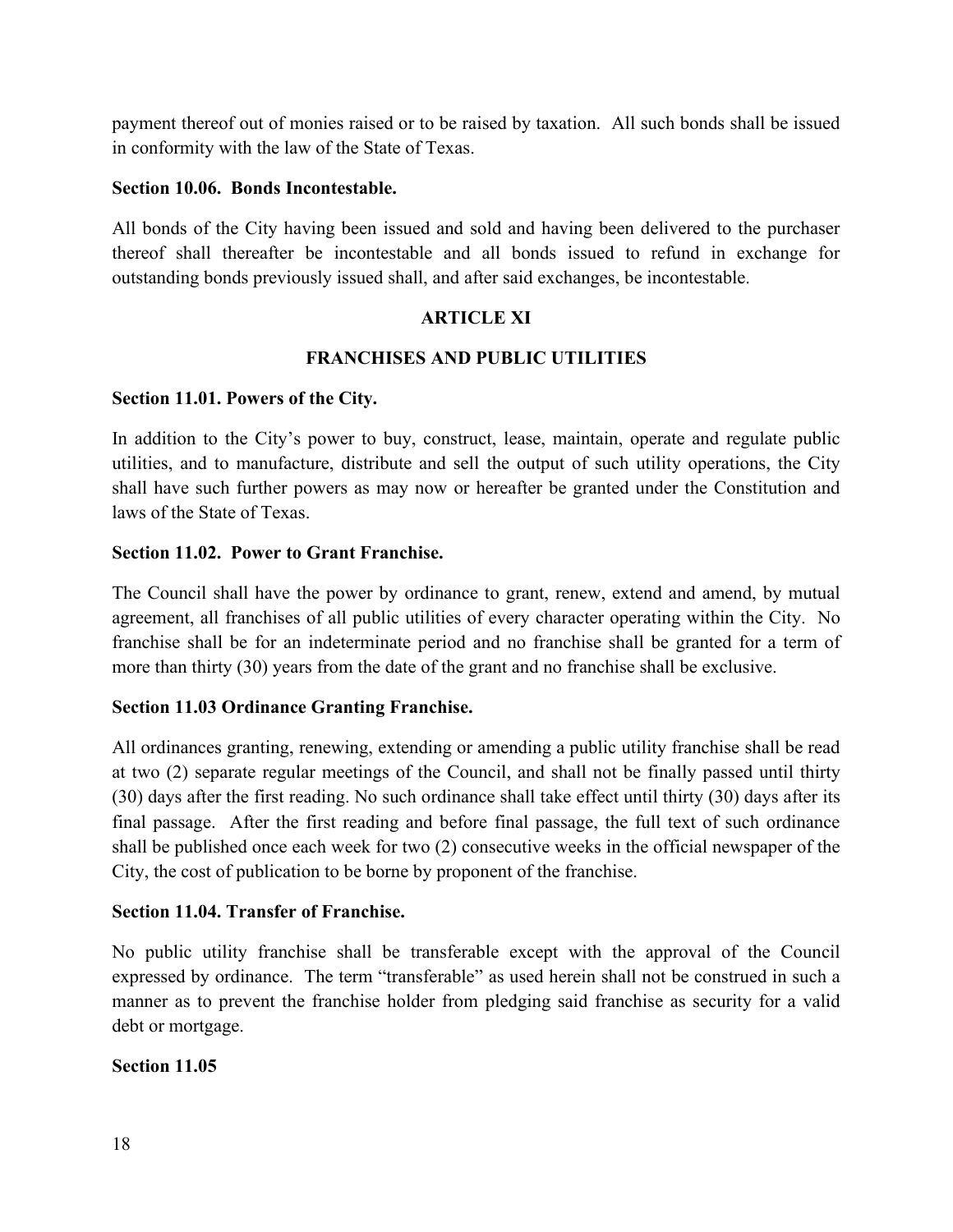No value shall be assigned to any franchise granted by the City in fixing reasonable rates and charges for utility service within the City and in determining the just compensation to be paid by the City for public utility property which it may acquire by condemnation or otherwise.

# **Section 11.06. Right of Regulation.**

Each grant, renewal extension or amendment of a public utility franchise, whether so provided in the ordinance or not, shall be subject to the right of the council.

- (a). To forfeit by ordinance at any time any franchise for the failure of the holder to comply with all terms of the franchise, such power to be exercised only after notice and hearing, and a reasonable opportunity to correct the default.
- (b). To require such expansion and extinction of plant facilities as are reasonably necessary to provide adequate service to the public.
- (c). Establish reasonable standards of service and quality of products and prevent unjust discrimination in service or rates.
- (d). To impose reasonable regulations to insure safe, efficient and continuous service to the public.
- (e). To examine and audit at any time during regular business hours the records and accounts of any such utility which are relevant to the City's right of regulation, and to require and prescribe annual and other reports, including reports on operations within the City.
- (f). To require such compensation and rental as may be permitted by the laws of the State of Texas.
- (g). To prescribe the form of accounts kept by each utility; provided, however, that any utility which shall keep its accounts in accordance with the uniform system of accounts for said utility prescribed by the National Association of Railroad and Public Utility Commissioners, the Federal Power Commission, the Federal Communications Commission, the Railroad Commission of Texas, their successor or successors, shall be deemed in sufficient compliance with this paragraph.

# **Section 11.07. Consent of Property Owners.**

The consent of abutting and adjacent property owners shall not be required for the construction, extension, maintenance or operation of any public utility; however, nothing in this Charter or in any franchise granted thereunder shall ever be construed to deprive any such property owner of any right of action for damage or injury to his property as is now or may hereafter be provided by law.

# **Section 11.08. Extensions.**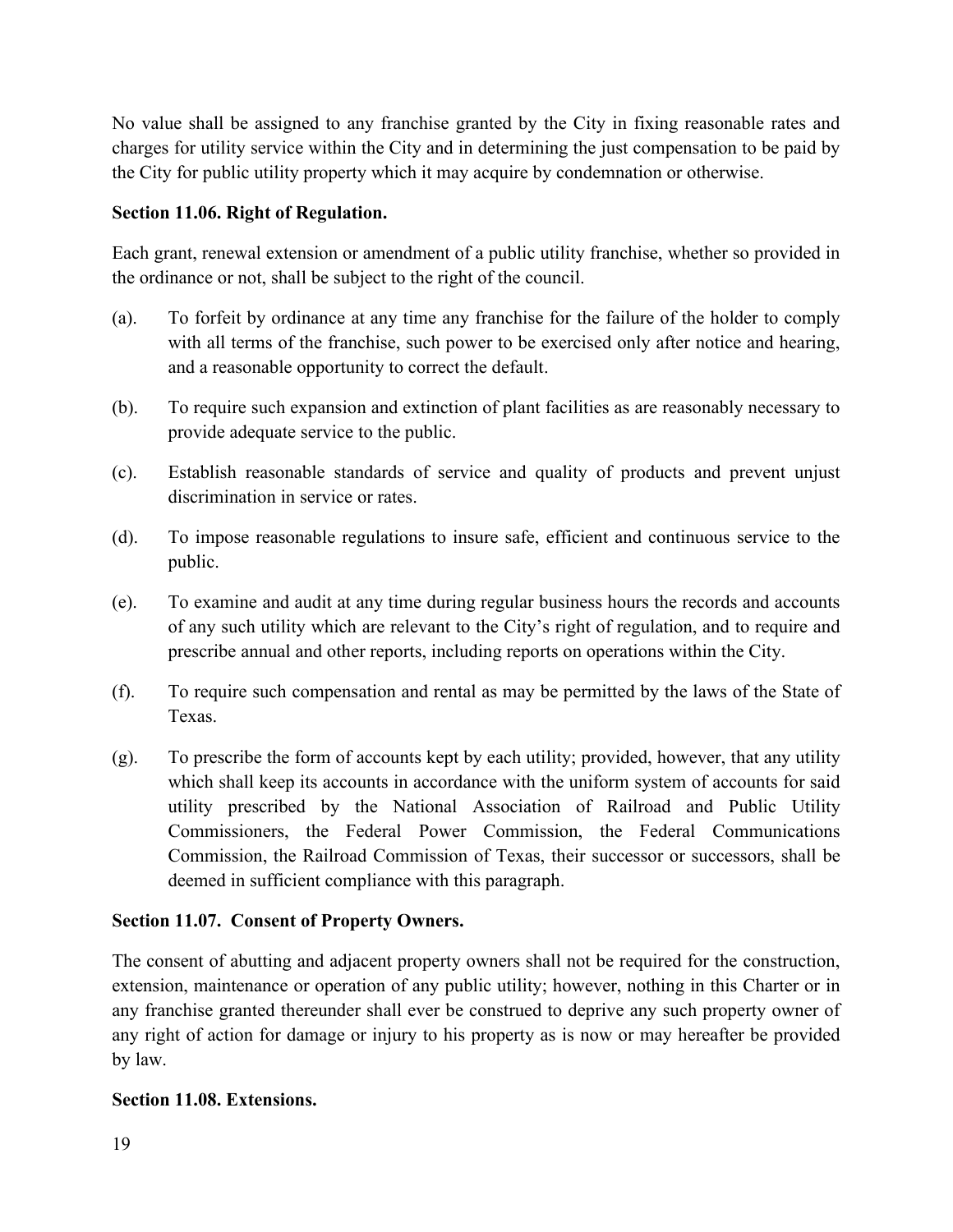All extension of public utilities within the City shall become a part of the aggregate property of the public utility, shall be operated as such, and shall be subject to all the obligations and reserved rights contained in this Charter and in any original grant hereafter made. The right to use and maintain any extension shall terminate with the original grant and shall be terminated at the same times and under the same conditions as the original grant.

#### **Section 11.09. Rights of Prior Grants.**

All franchises heretofore granted are recognized as contracts between the City and the grantee. The contractual right as contained in any such franchises shall not be impaired by the provisions of this Charter, except the power of the City to exercise the right to eminent domain in the acquisition of utility property is in all things reserved. Also, the general power of the City to regulate rates, within the limitations of Section 11.11 and services of a grantee, shall include the right to require proper and adequate extension of plant and service and the maintenance of the plant and fixtures at the highest reasonable standard of efficiency. Every grant, renewal or extension of a franchise hereafter shall be subject to all the terms and conditions contained in the Article whether or not they are listed or referred to in the grant, extension or renewal. Nothing in this Article shall operate to limit in any way the discretion of the Council in imposing terms and condition as may be reasonable in connection with any franchise grant.

## **Section 11.10. Accounts of Municipally Owned Utilities.**

Accounts for each public utility owned or operated by the City shall be kept in such manner to show the true and complete financial results of such City ownership and operation. All assets and liabilities shall be appropriately subdivided by classes, depreciation reserve, other reserves and surplus. Also, revenues, operating expenses including depreciation, interest payments, rental and other disposition of annual income shall be included. The accounts shall show as nearly possible the cost of any service furnished to, or rendered by, such utility to any City department. The Council shall have an annual report made by a Certified Public Accountant and shall publish such report showing the financial results of City ownership and operation, giving the information specified in this Section and such other data as the Council may require.

#### **Section 11.11. Regulation of Rates.**

The Council shall have the full power to regulate in accordance with applicable laws of the State of Texas and the United States of America the rates of every public utility operating in the City. If no State law is applicable, the Council shall have full power to regulate by ordinance, after notice and hearing, the rates of every public utility operating in the City and shall have the right to employ expert advice and assistance in determining a reasonable rate and equitable profit to the public utility. Notice of any proposed increase in utility rates and service cost shall be given through publication of the proposal in one (1) issue of the official newspaper of the City at least ten (10) days prior to the date of the public hearing on such proposal. The notice shall state the time and place of the hearing, the name of the proponent and a comparison of the existing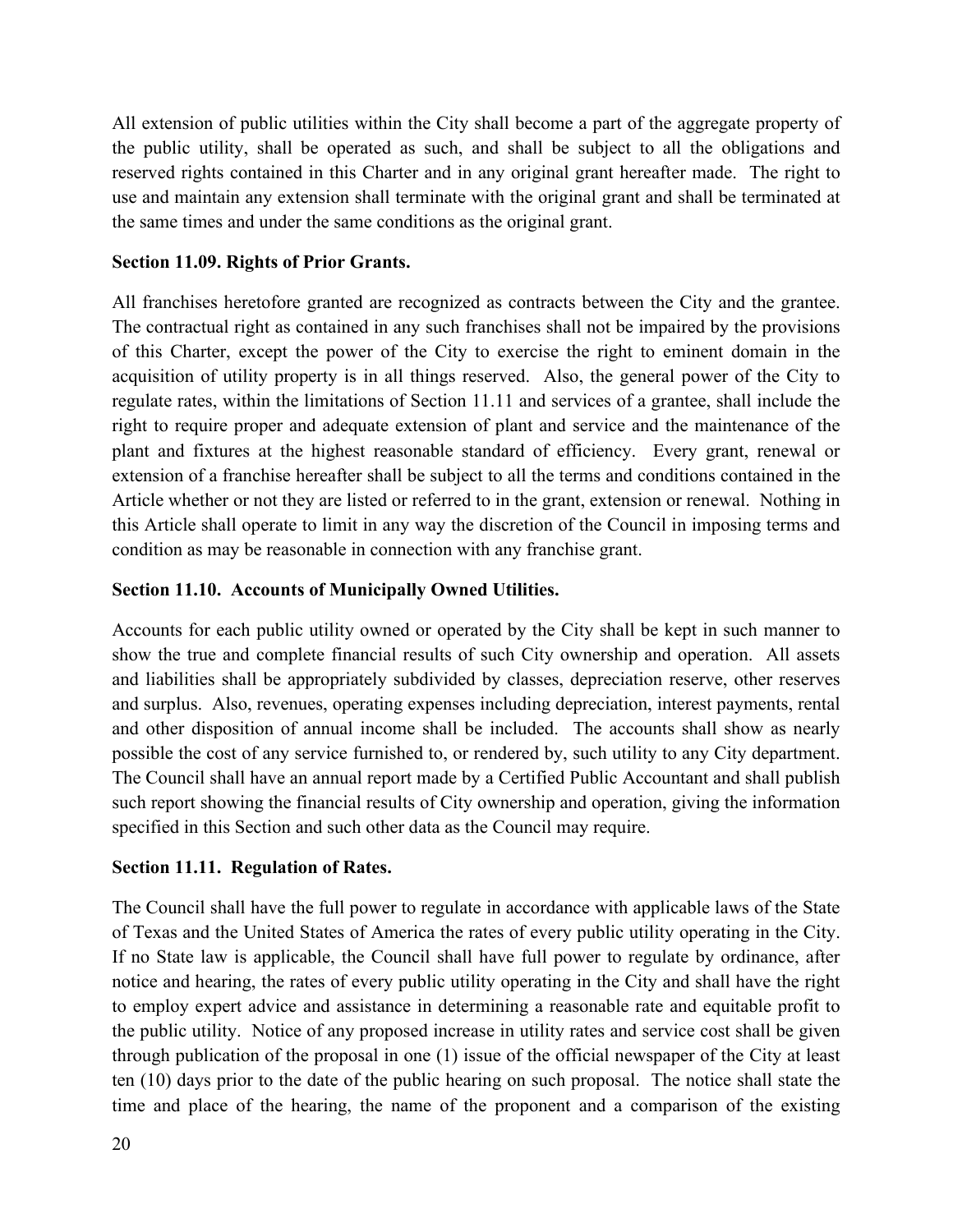schedule of rates and charges with the proposed schedule, the cost of the notice to be paid by the proponent. The Council shall have the renewal thereof, or as a condition precedent to any hearing concerning rates and service of any public utility operating within the city, that the proponents seeking the rate or service change pay the reasonable cost of the service of a rate consultant chosen by the Council. No notice need be given nor public hearing held where the change in rates or service charges is solely one of reduction.

#### **Section 11.12. Service Beyond the City Limits.**

The Council shall have the authority to sell and distribute water, and to sell and provide for sewer services, and any other utilities and services to customers outside the limits of the City of Robinson under such terms, conditions, and charges as determined by the Council.

# **ARTICLE XII**

#### **MUNICIPAL PLANNING AND ZONING**

#### **Section 12.01. Platting of Property.**

Every owner of any tract of land situated within the corporate limits of the City, or within any area over which the city may have jurisdiction under State Law, who may divide the same into two (2) or more parts for the purpose of laying out any subdivision or any addition to the City shall comply with the provisions of Chapter 212 of the Local Government Code of Texas, all amendments thereto, and said Chapter 212 and amendments are hereby adopted.

#### **Section 12.02. Development of Property.**

No expenditure of public funds shall be authorized by the council for privately owned subdivisions situated within or beyond the limits of the City except for the extension of utilities or services provided by the City to such area.

#### **Section 12.03. Planning and Zoning Commission.**

The Council shall appoint a City Planning and Zoning Commission consisting of five (5) members who shall be residents of the City and who shall serve without compensation. Members shall be appointed at the first regular meeting in November of each year for a two (2) year term with three (3) to be appointed each even numbered year and two (2) to be appointed each odd numbered year.

#### **Section 12.04. Vacancies on the Commission.**

Vacancies occurring on the commission shall be filled by the Council for the remainder of the term within thirty (30) days after the vacancy occurs. Any member who is absent without cause from three (3) consecutive regular meetings shall be dropped automatically and the commission chair shall notify the Council immediately that a vacancy exists.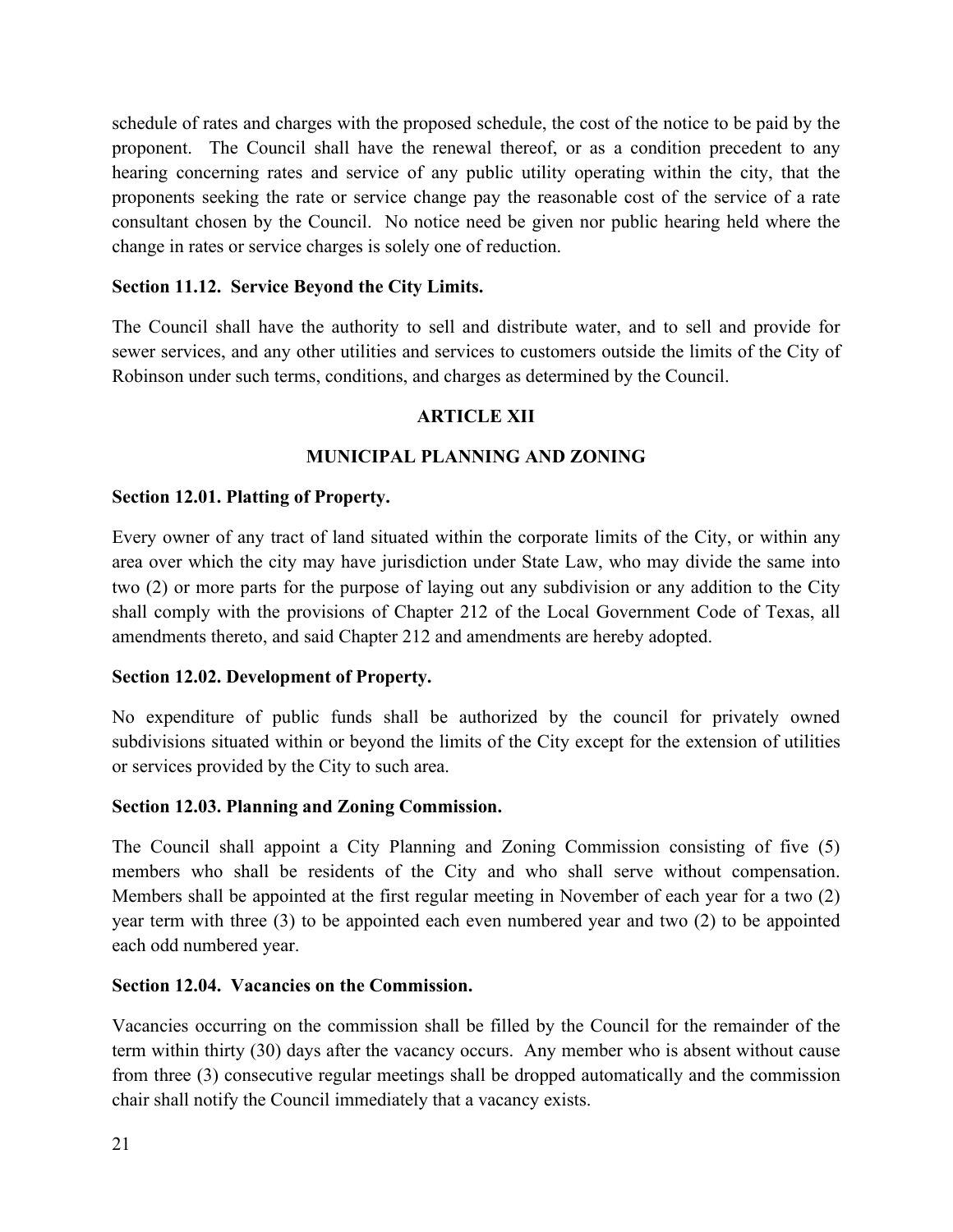#### **Section 12.05. Organization of the Commission.**

At its first meeting following the annual appointment of members by the Council, the Commission shall elect one (1) of its members as chair. The Commission shall establish rules of procedure which shall include the following:

- (a). The commission shall hold, at a minimum, quarterly meetings and report to the Council quarterly. All meetings shall be open to the public and minutes of the proceedings shall be kept and shall be a public record. All meetings shall be held at City Hall unless prior notice has been given in the newspaper of general circulation in the City.
- (b). A quorum shall consist of a majority of the membership. An affirmative vote of a majority of those present shall constitute adoption of any pending motion.
- (c). The chair shall be entitled to vote.
- (d). The City Manager shall be ex-officio member to the Commission, and shall be responsible for ensuring that minutes of meetings are recorded and maintained.

#### **Section 12.06. Powers and Duties of the Commission.**

The Commission shall:

- (a). Be responsible to and act as an advisory body to the Council.
- (b). Make, amend, extend, and add to a master plan for the physical development of the City.
- (c). Review all plans for platting or subdividing of land within the City and within adjacent areas as permitted by law and submit findings and recommendations to the Council.
- (d). Make and recommend to the Council for adoption, a zoning plan and amendments thereto.
- (e). Perform such other duties and be vested with such other powers as the Council may prescribe in accordance with the Laws of the State of Texas.

#### **Section 12.07. Board of Adjustment.**

The council shall appoint the Board of Adjustment with all the powers and duties conferred in Chapter 211 of the Local Government Code of the State of Texas as now or hereafter amended.

#### **ARTICLE XIII**

#### **GENERAL PROVISIONS**

#### **Section 13.01. Sale of City Property, Procedure.**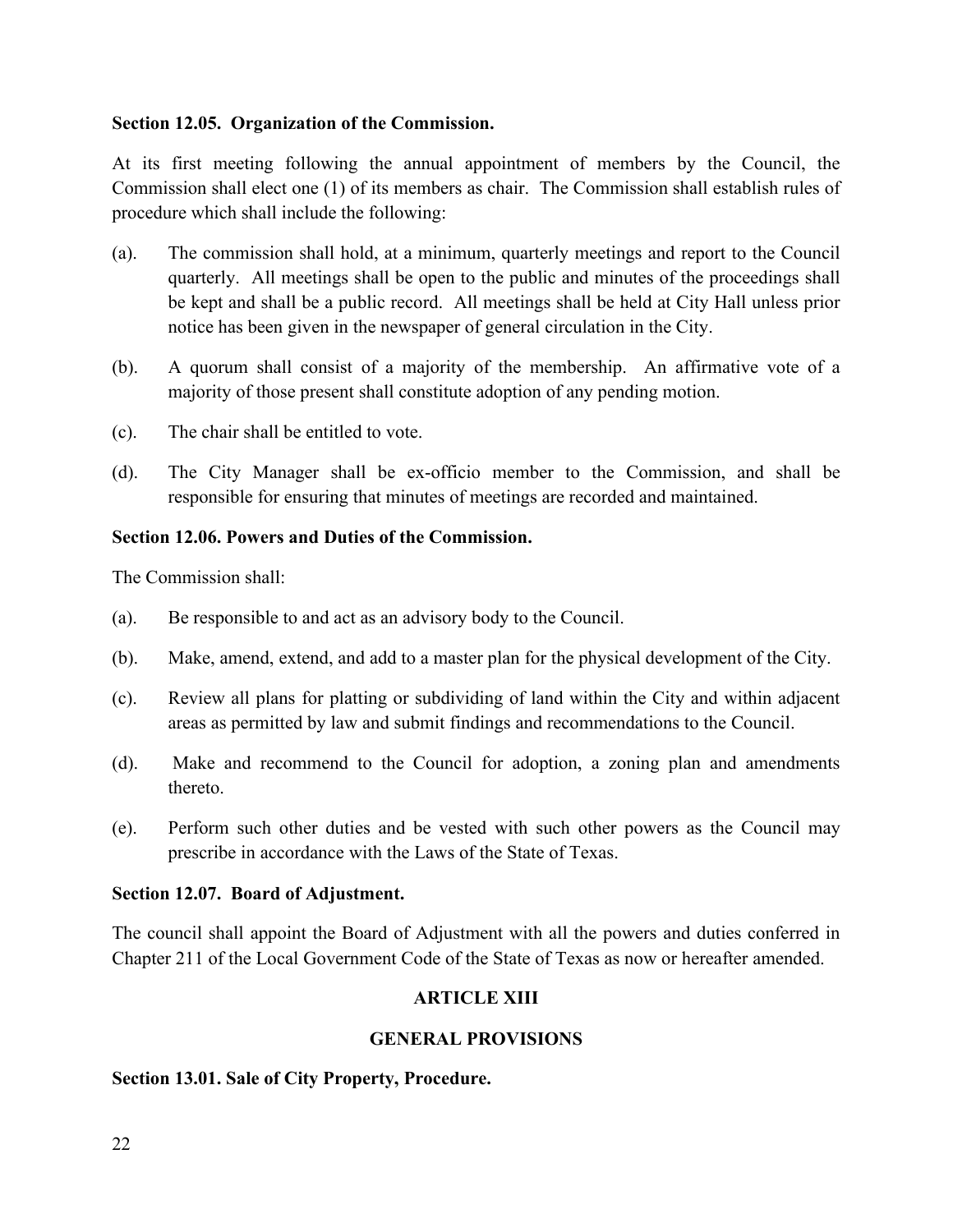Any surplus personal property belonging to the City shall be disposed of by any legal method, as prescribed by Council.

# **Section 13.02. Purchase Procedure.**

Before the City makes any purchase or contract for supplies, materials, equipment, or contractual services, opportunity shall be given for competition, as prescribed by state law or the City Council.

# **Section 13.03. Contracts for City Improvements.**

Any City improvement shall be executed by contact secured by performance and payment bonds in the full amount of the contract whenever required by state law.

# **Section 13.04. Oath of Office.**

Every officer of the City, whether elected or appointed, before entering upon the duties of office shall take and subscribe to the appropriate oath or affirmation to be filed and kept in the office of the City Secretary.

# **Section 13.05. Publicity of Records.**

All record and accounts of every office, department, or agency of the City shall be open to inspection during regular business hours. Provided that such police records, vital statistics records, or other records, which are closed to the public by law shall not be considered public records for the purpose of the section.

# **Section 13.06. Official Newspaper.**

The Council shall have the power to contract annually with, and by resolution designate, a public newspaper of general circulation in the City as official organ thereof, and to continue as such until another is designated; and shall cause to be published therein all ordinances, notices and other matter required to be published by this Charter, by the ordinances of the City, or by the Constitution and Laws of the State of Texas.

# **Section 13.07. Notice of Claim**

Before the City shall be liable for damages for the death or personal injuries of any person or for damages to or destruction of property of any kind, which does not constitute a taking or damaging of property under Article 1, section 17, Constitution of the State of Texas, the person injured, if living , or his representatives, if deceased, or the owner, his agent or attorney, of the property damaged or destroyed shall give the City Manager or City Secretary notice in writing of such death, injury, damage or destruction, duly verified by affidavit, within sixty (60) days or within six (6) months for good cause shown from the date the damage or injury was sustained, stating specifically in such written notice when, where, and how the death injury, damage or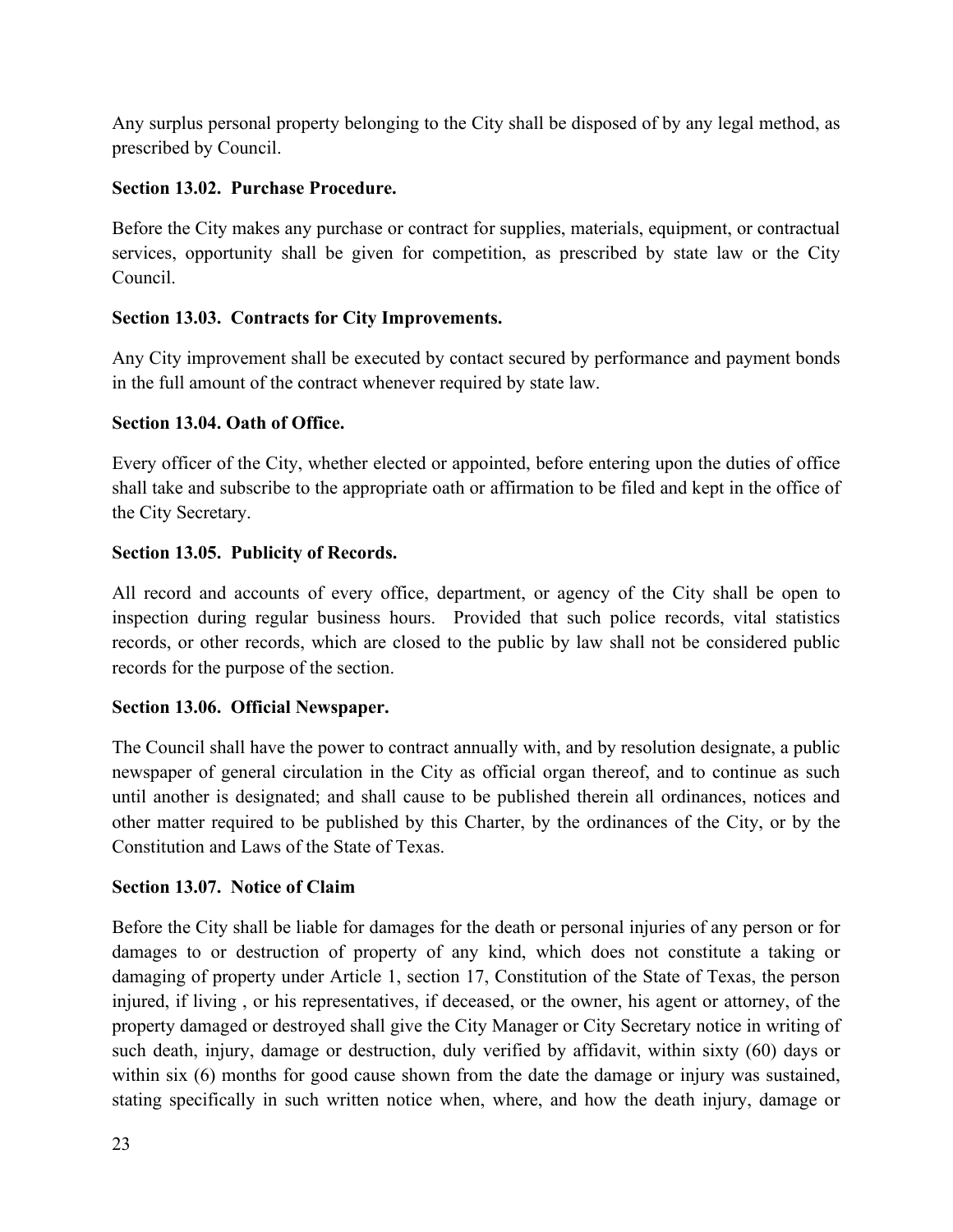destruction occurred, and the apparent extent of any such injury, the amount of damages sustained, the actual residence of the claimant by street and number at the date the claim is presented, the actual residence of such claimant for six (6) months immediately preceding the occurrence of such death, injury, damage or destruction, and the names and addresses of all witnesses upon whom it has relied to establish the claim for damages. No action at law for damages shall be brought against the City for such death, injury, damage or destruction prior to the expiration of sixty (60) days after the notice hereinbefore described has been filed with the City Manager or the City Secretary. After the expiration of the sixty (60) days aforementioned, the complainant may then have two (2) years from the date of the occurrence in which to bring an action of law.

## **Section 13.08. Assignment, Execution and Garnishment.**

The real and personal property belonging to the City shall not be liable for sale or appropriation under any writ of execution or cost bill. The funds belonging to the City in the hands of any person, firm or corporation shall not be liable to garnishment, attachment or sequestration; nor shall the City be liable to garnishment on account of any debt it may owe or funds or property it may have on hand or owing to any person. Neither the City nor any of its officers or agents shall be required to answer any such writ or garnishment on any account whatever.

#### **Section 13.09. Security or Bond.**

It shall not be necessary in any action, suit or proceeding in which the City is a party for any bond, undertaking or security to be executed in behalf of the City, but all actions, suits and proceedings shall be conducted in the same manner as if such bond, undertaking or security had been given and the City shall be liable in the same manner and to the same extent as if the bond, undertaking or security required in ordinary cases had been given and executed.

#### **Section 13.10**

Any member of the Council, officer or employee of the City who has a substantial financial interest, direct or indirect, or by reason of ownership of stock in any corporation, in any contract with the City or in the sale of any land, material, supplies or services to the City or to a contractor supplying the City shall make known that interest to the Council and shall refrain from voting upon or otherwise participating in his capacity as a council person, officer or employee in the making of such sale or in the awarding or performance of such contract. Any council person, officer or employee who violates the requirements of this section shall be guilty of malfeasance and shall forfeit his office or position. Violation of this section with the knowledge, expressed or implied, of the person or corporation contracting with or making a sale to the City shall render the contract or sale voidable by the City Manager or the Council.

#### **Section 13.11. Nepotism.**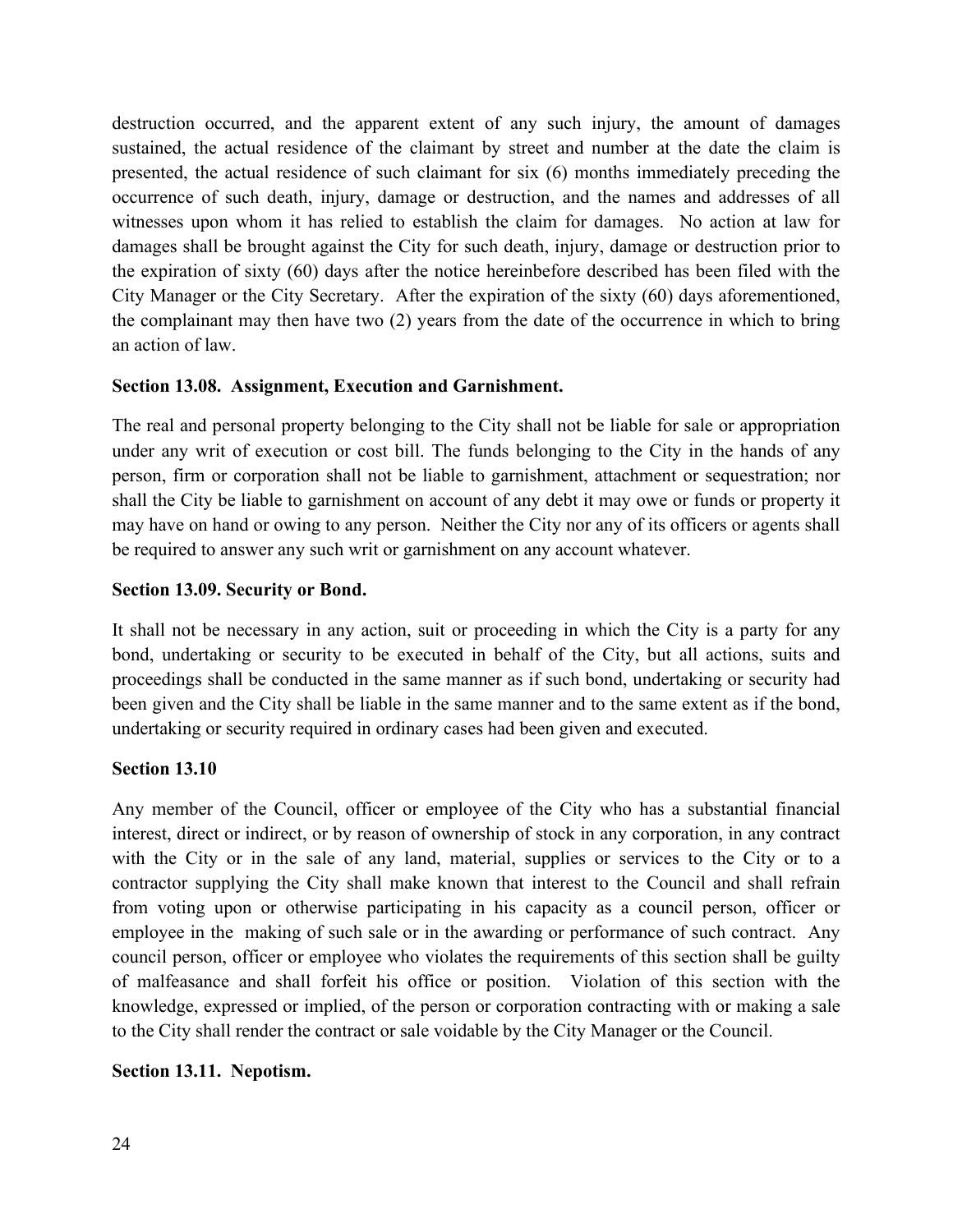No person related within the second degree by marriage or the third degree by blood to any member of the Council or to the City Manager shall be appointed to any office, position, clerkship or other service of the City. This prohibition shall not apply to any person who shall have been employed by the City for a period of six (6) months prior to and at the time of the election or the appointment of the official so related to him.

## **Section 13.12. Power to Settle Claims.**

The council shall have the authority to compromise and settle any and all claims and lawsuits of every kind and character in favor of or against the City, except suits by the City to recover delinquent taxes.

## **Section 13.13. Judicial Notice.**

This Charter shall be held a public act, and shall have the force and effect of a general law; may be read in evidence without pleading or proof and judicial notice thereof shall be taken in all courts and places without further proof.

## **Section 13.14. Effect of Charter on Existing Law.**

All City ordinances, resolutions, rules and regulations in force on the effective date of this Charter and not in conflict with this Charter shall remain in force until altered, amended or repealed by the council, and all rights of the City under existing franchises and contracts are preserved in full force and effect.

#### **Section 13.15. Severability Clause.**

If any section or part of a section of this Charter is held to be invalid or unconstitutional by a court of competent jurisdiction, such holding shall not invalidate or impair the validity, force or effect of any other section or part of a section of this Charter.

#### **Section 13.16. Amending the charter.**

Amendments to this Charter may be framed and submitted to the electors of the City by a Charter Commission in the manner provided by law.

#### **Section 13.17. Submission of Charter to Electors.**

The Charter Commission finds and declares that this Charter is so construed that in order for it to function efficiently, it must be adopted in its entirety. For this reason, the Commission finds it would be impracticable to segregate each subject for a separate vote thereon, and therefore directs it to be voted on as whole, and that it be submitted to the qualified electors of the City at an election to be held for that purpose. In not less than thirty (30) days prior to the election for the adoption of this Charter, the City Secretary shall mail a copy of the Charter to each qualified voter of the City as appears from the latest certified list of registered voters. If said Charter is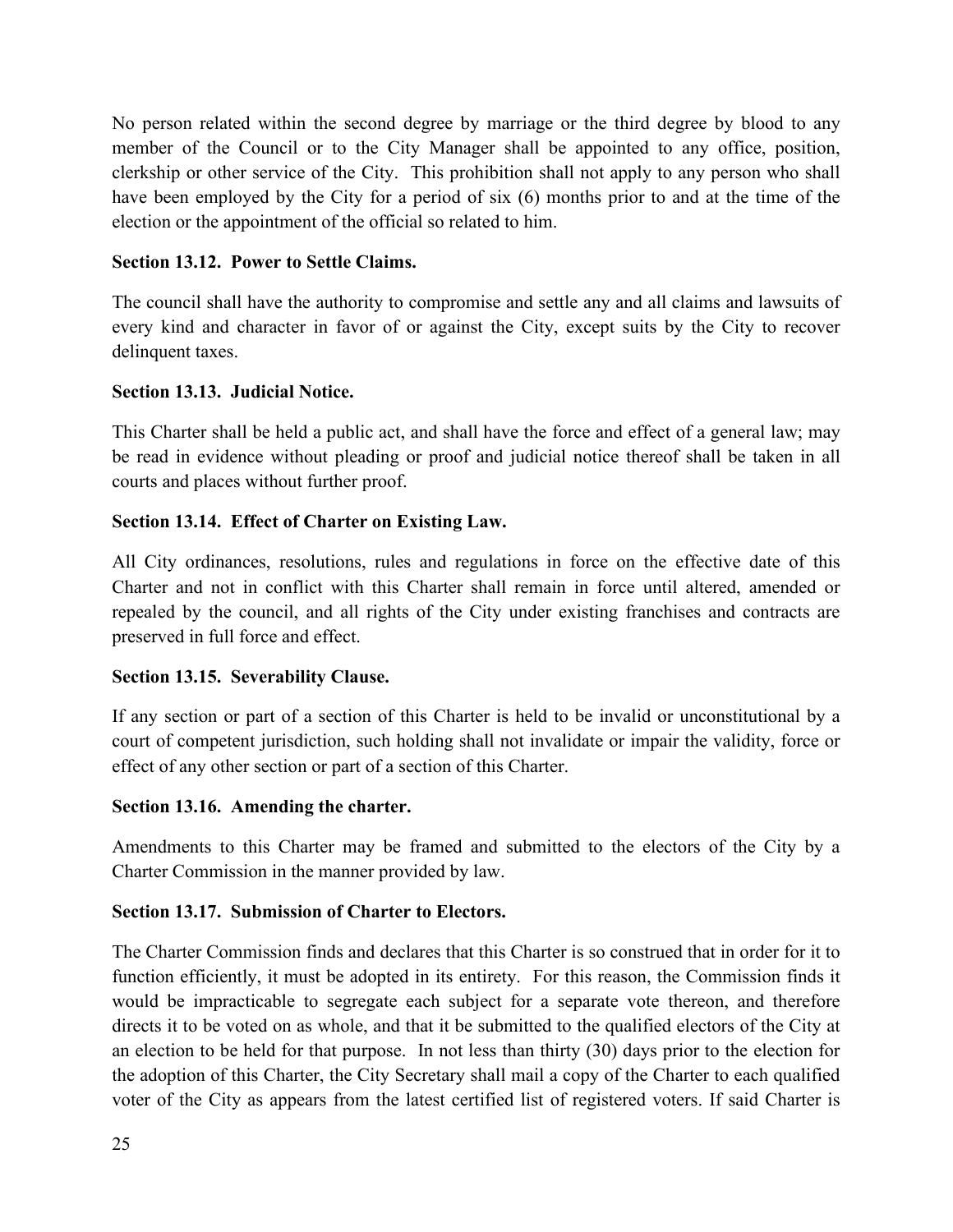approved by a majority of the electors voting at said election, it shall become the Charter of the City of Robinson upon the entering in the City records of the Council of an official order declaring the adoption of the Charter. A copy of the adopted Charter, authenticated and certified by the City Secretary and the seal of the City, shall be forwarded to the Secretary of State of the State of Texas.